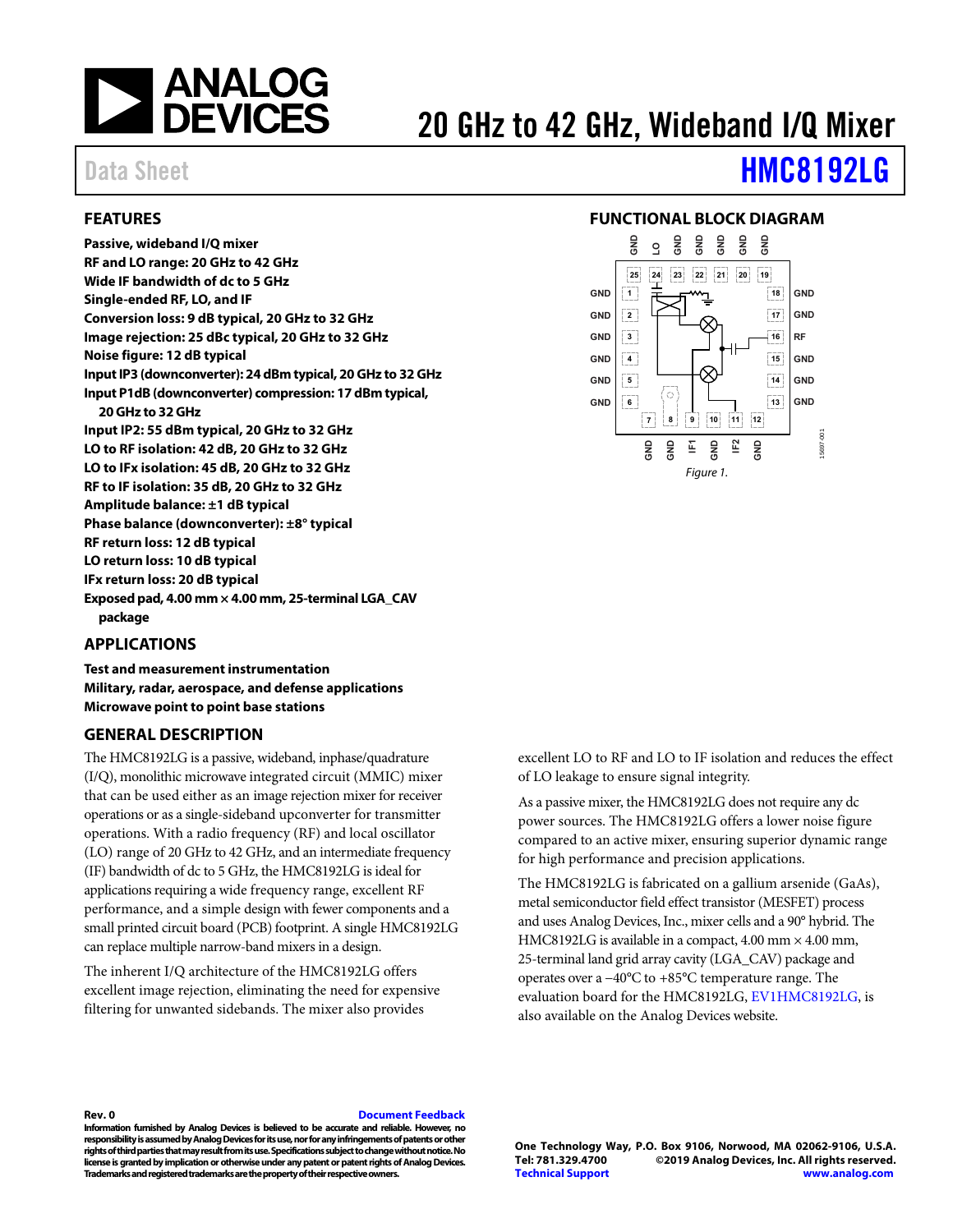# TABLE OF CONTENTS

| Downconverter Performance: IF = 100 MHz, Upper           |
|----------------------------------------------------------|
| Downconverter Performance: IF = 2500 MHz, Upper          |
| Downconverter Performance: IF = 5000 MHz, Upper          |
| Downconverter Performance: IF = 2500 MHz, Lower          |
| Downconverter Performance: IF = 5000 MHz, Lower          |
| Upconverter Performance: IF = 100 MHz, Upper Sideband 17 |

#### <span id="page-1-0"></span>**REVISION HISTORY**

**11/2019—Revision 0: Initial Version** 

| Upconverter Performance: IF = 2500 MHz, Upper Sideband 19    |
|--------------------------------------------------------------|
| Upconverter Performance: IF = 5000 MHz, Upper Sideband       |
|                                                              |
| Upconverter Performance: IF = 2500 MHz, Lower Sideband       |
|                                                              |
| Upconverter Performance: IF = 5000 MHz, Lower Sideband       |
|                                                              |
| Isolation and Return Loss Without External 90° Hybrid at the |
| IF Bandwidth Performance: Downconverter, Upper Sideband      |
|                                                              |
| IF Bandwidth Performance: Downconverter, Lower Sideband      |
| Amplitude and Phase Imbalance Performance: Downconverter,    |
|                                                              |
|                                                              |
|                                                              |
|                                                              |
|                                                              |
|                                                              |
|                                                              |
|                                                              |
|                                                              |
|                                                              |
|                                                              |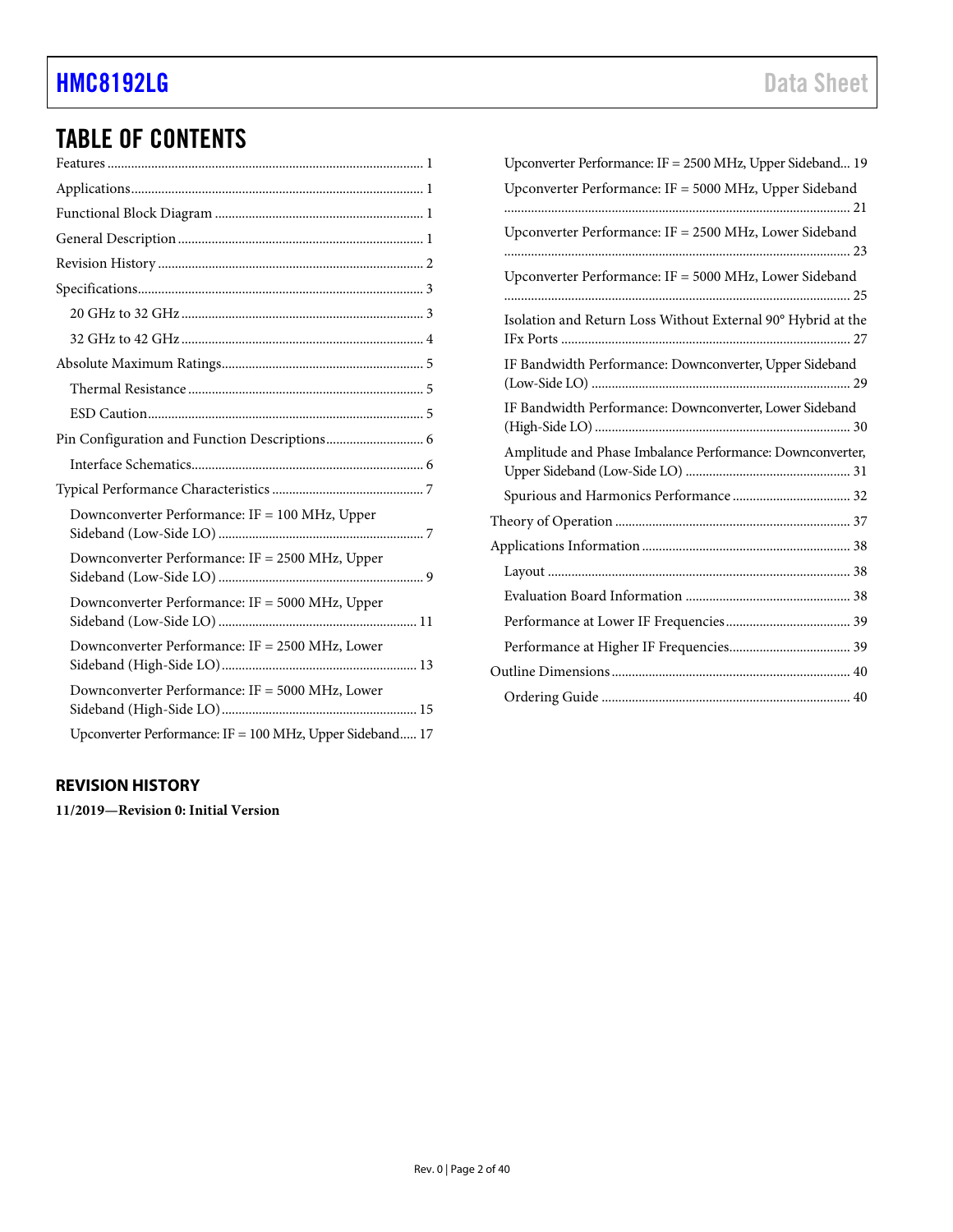# <span id="page-2-0"></span>**SPECIFICATIONS**

#### <span id="page-2-1"></span>**20 GHz TO 32 GHz**

 $T_A = 25^{\circ}$ C, IF = 100 MHz, LO drive = 18 dBm, all measurements performed as downconverter with upper sideband selected, external 90 $^{\circ}$ hybrid at the IFx ports, and LO amplifier in line with lab bench LO source, unless otherwise noted.

| Table 1.                             |                               |            |            |            |             |
|--------------------------------------|-------------------------------|------------|------------|------------|-------------|
| <b>Parameter</b>                     | Symbol                        | <b>Min</b> | <b>Typ</b> | <b>Max</b> | <b>Unit</b> |
| <b>FREQUENCY</b>                     |                               |            |            |            |             |
| Radio                                | <b>RF</b>                     | 20         |            | 32         | GHz         |
| LO                                   | $f_{LO}$                      | 20         |            | 32         | GHz         |
| Intermediate                         | IF                            | dc         |            | 5          | GHz         |
| LO DRIVE LEVEL                       |                               | 16         | 18         | 20         | dBm         |
| RF PERFORMANCE AS DOWNCONVERTER      |                               |            |            |            |             |
| <b>Conversion Loss</b>               |                               |            | 9          | 10         | dB          |
| Image Rejection                      |                               | 15         | 25         |            | dBc         |
| Single-Sideband Noise Figure         | <b>SSBNF</b>                  |            | 12         |            | dB          |
| Input Third-Order Intercept          | IP <sub>3</sub>               | 22         | 24         |            | dBm         |
| Input 1 dB Compression Point         | P <sub>1</sub> d <sub>B</sub> |            | 17         |            | dBm         |
| Input Second-Order Intercept         | IP <sub>2</sub>               |            | 55         |            | dBm         |
| Amplitude Balance <sup>1</sup>       |                               |            | ±1         |            | dB          |
| Phase Balance <sup>1</sup>           |                               |            | ±8         |            | Degrees     |
| RF PERFORMANCE AS UPCONVERTER        |                               |            |            |            |             |
| <b>Conversion Loss</b>               |                               |            | 9          |            | dB          |
| Sideband Rejection                   |                               |            | 18         |            | dBc         |
| Input Third-Order Intercept          | IP <sub>3</sub>               |            | 21         |            | dBm         |
| Input 1 dB Compression Point         | P <sub>1</sub> d <sub>B</sub> |            | 14         |            | dBm         |
| <b>ISOLATION PERFORMANCE</b>         |                               |            |            |            |             |
| LO to RF                             |                               | 36         | 42         |            | dB          |
| LO to $IFx1$                         |                               |            | 45         |            | dB          |
| RF to IF <sup>1</sup>                |                               |            | 35         |            | dB          |
| RETURN LOSS PERFORMANCE <sup>1</sup> |                               |            |            |            |             |
| <b>RF</b>                            |                               |            | 12         |            | dB          |
| LO                                   |                               |            | 10         |            | dB          |
| <b>IFx</b>                           |                               |            | 20         |            | dB          |

1 Measurements taken without 90° hybrid at the IFx ports.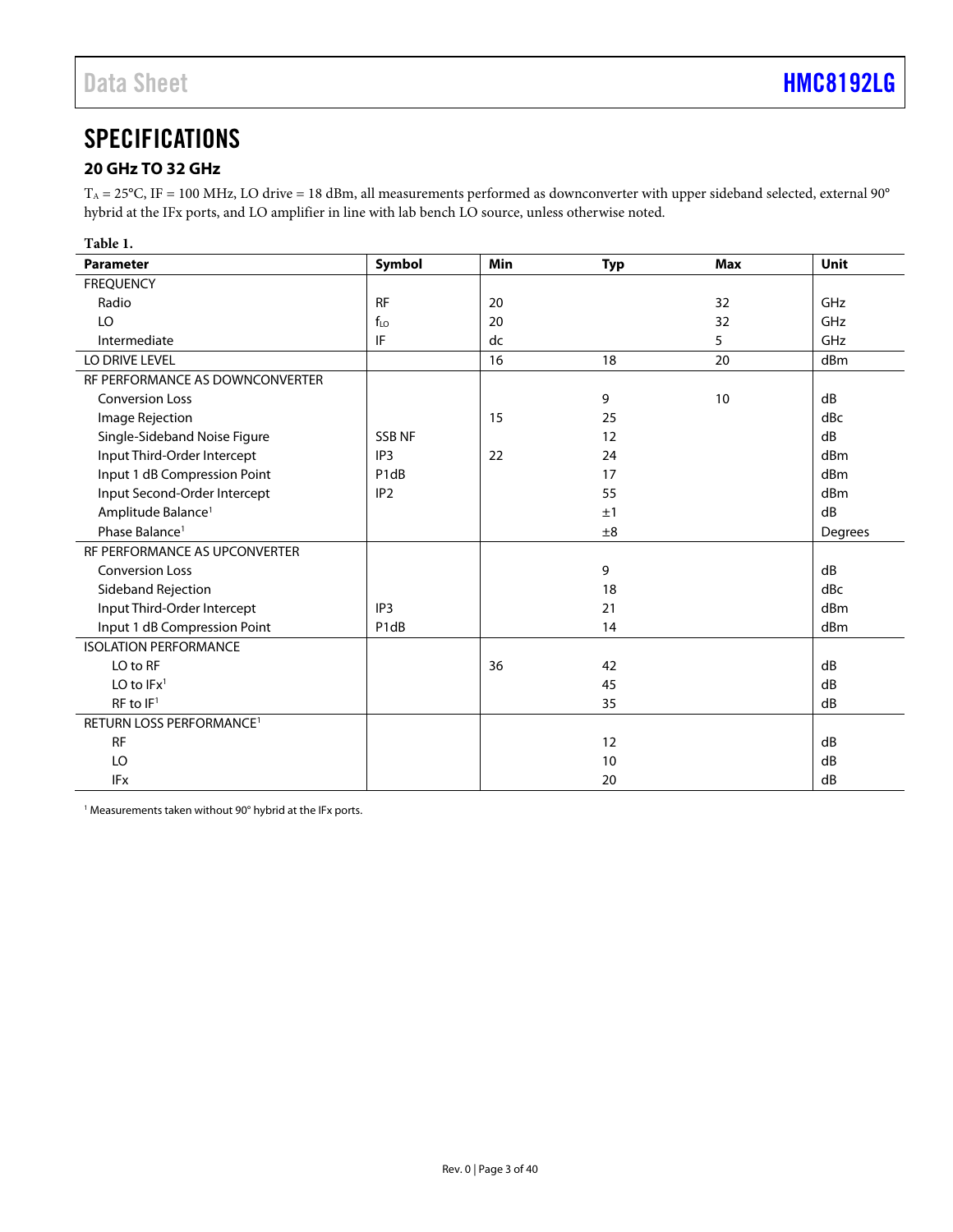### <span id="page-3-0"></span>**32 GHz TO 42 GHz**

 $T_A = 25^{\circ}$ C, IF = 100 MHz, LO drive = 18 dBm, all measurements performed as downconverter with upper sideband selected, external 90 $^{\circ}$ hybrid at the IFx ports, and LO amplifier in line with lab bench LO source, unless otherwise noted.

| Table 2.                        |                               |     |            |            |         |
|---------------------------------|-------------------------------|-----|------------|------------|---------|
| <b>Parameter</b>                | Symbol                        | Min | <b>Typ</b> | <b>Max</b> | Unit    |
| <b>FREQUENCY</b>                |                               |     |            |            |         |
| Radio                           | <b>RF</b>                     | 32  |            | 42         | GHz     |
| LO                              | $f_{LO}$                      | 32  |            | 42         | GHz     |
| Intermediate                    | IF                            | dc  |            | 5          | GHz     |
| LO DRIVE LEVEL                  |                               | 16  | 18         | 20         | dBm     |
| RF PERFORMANCE AS DOWNCONVERTER |                               |     |            |            |         |
| <b>Conversion Loss</b>          |                               |     | 11         | 15         | dB      |
| Image Rejection                 |                               | 15  | 20         |            | dBc     |
| Single-Sideband Noise Figure    | <b>SSB NF</b>                 |     | 12         |            | dB      |
| Input Third-Order Intercept     | IP3                           | 17  | 23         |            | dBm     |
| Input 1 dB Compression Point    | P <sub>1</sub> d <sub>B</sub> |     | 18         |            | dBm     |
| Input Second-Order Intercept    | IP <sub>2</sub>               |     | 50         |            | dBm     |
| Amplitude Balance <sup>1</sup>  |                               |     | ±1         |            | dB      |
| Phase Balance <sup>1</sup>      |                               |     | ±8         |            | Degrees |
| RF PERFORMANCE AS UPCONVERTER   |                               |     |            |            |         |
| <b>Conversion Loss</b>          |                               |     | 10         |            | dB      |
| Sideband Rejection              |                               |     | 18         |            | dBc     |
| Input Third-Order Intercept     | IP <sub>3</sub>               |     | 20         |            | dBm     |
| Input 1 dB Compression Point    | P1dB                          |     | 14         |            | dBm     |
| <b>ISOLATION PERFORMANCE</b>    |                               |     |            |            |         |
| LO to RF                        |                               | 24  | 42         |            | dB      |
| LO to $IFx1$                    |                               |     | 43         |            | dB      |
| $RF$ to $IF1$                   |                               |     | 40         |            | dB      |
| <b>RETURN LOSS PERFORMANCE1</b> |                               |     |            |            |         |
| <b>RF</b>                       |                               |     | 12         |            | dB      |
| LO                              |                               |     | 10         |            | dB      |
| <b>IFx</b>                      |                               |     | 20         |            | dB      |

<sup>1</sup> Measurements taken without 90° hybrid at the IFx ports.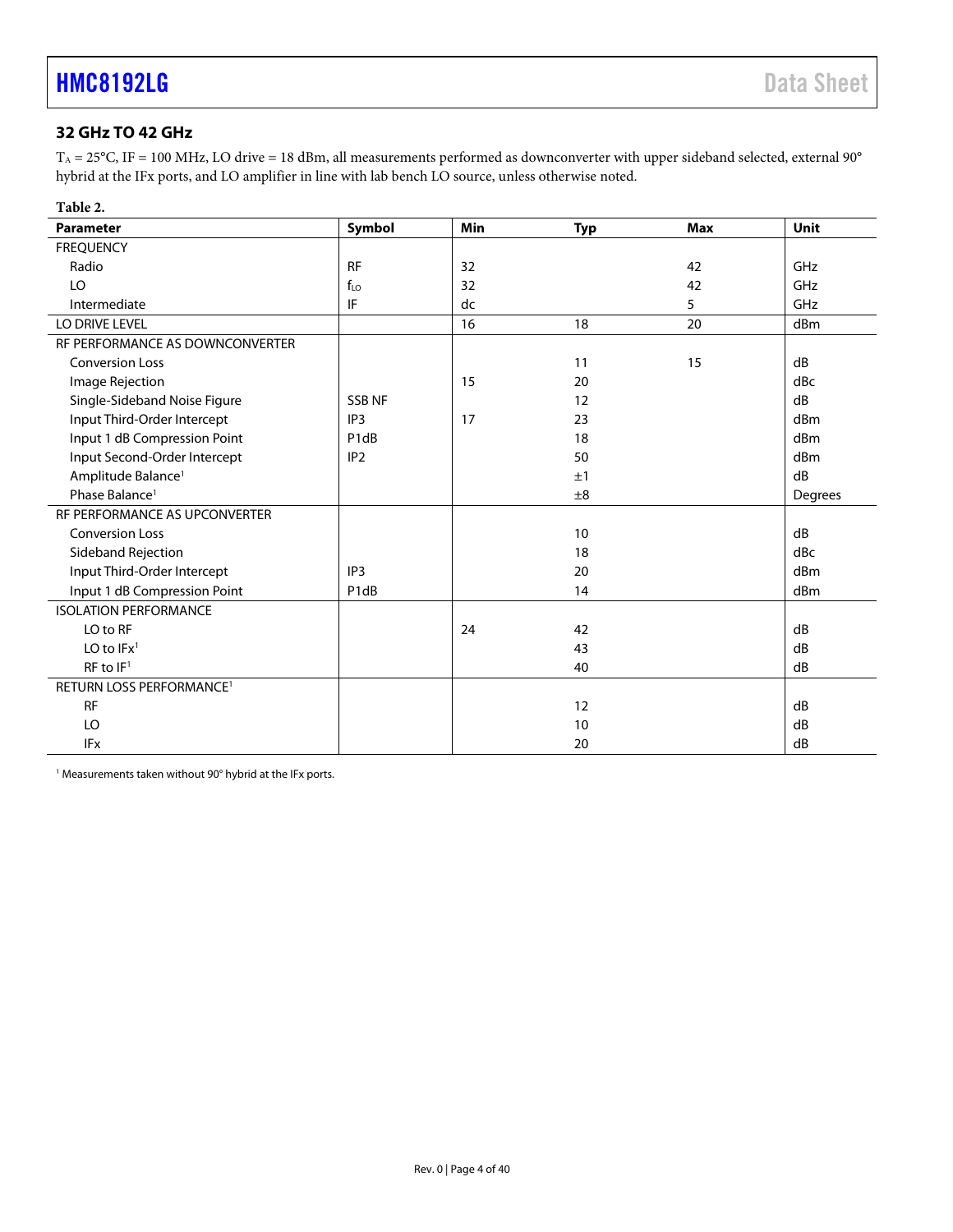### <span id="page-4-0"></span>ABSOLUTE MAXIMUM RATINGS

#### **Table 3.**

| Parameter                                                                                                                               | Rating                              |
|-----------------------------------------------------------------------------------------------------------------------------------------|-------------------------------------|
| <b>RF Input Power</b>                                                                                                                   | 23 dBm                              |
| LO Input Power                                                                                                                          | 23 dBm                              |
| IF Input Power                                                                                                                          | 23 dBm                              |
| <b>IF Source/Sink Current</b>                                                                                                           | 3 mA                                |
| Continuous Power Dissipation, P <sub>DISS</sub><br>$(T_A = 85^{\circ}C,$ Derate 7.2 mW/ $^{\circ}C$ Above 85 $^{\circ}C$ ) <sup>1</sup> | 647 mW                              |
| Maximum Junction Temperature (T <sub>J</sub> )                                                                                          | $175^{\circ}$ C                     |
| <u>l ifetime at Maximum Ti</u>                                                                                                          | $>1 \times 10^6$ hours              |
| Moisture Sensitivity Level (MSL) <sup>2</sup>                                                                                           | 3                                   |
| Maximum Peak Reflow Temperature (MLS3)                                                                                                  | $260^{\circ}$ C                     |
| Operating Temperature Range                                                                                                             | $-40^{\circ}$ C to $+85^{\circ}$ C  |
| Storage Temperature Range                                                                                                               | $-65^{\circ}$ C to $+150^{\circ}$ C |
| Electrostatic Discharge Sensitivity                                                                                                     |                                     |
| Human Body Model                                                                                                                        | 4000 V                              |
| Field Induced Charged Device Model                                                                                                      | 1250 V                              |

<sup>1</sup> P<sub>DISS</sub> is a theoretical number calculated by (T<sub>J</sub> − 85°C)/θ<sub>JC</sub>.<br><sup>2</sup> Based on IPC/IEDEC I-STD-20 MSL classifications

<sup>2</sup> Based on IPC/JEDEC J-STD-20 MSL classifications.

Stresses at or above those listed under Absolute Maximum Ratings may cause permanent damage to the product. This is a stress rating only; functional operation of the product at these or any other conditions above those indicated in the operational section of this specification is not implied. Operation beyond the maximum operating conditions for extended periods may affect product reliability.

#### <span id="page-4-1"></span>**THERMAL RESISTANCE**

Thermal performance is directly linked to printed circuit board (PCB) design and operating environment. Careful attention to PCB thermal design is required.

 $\theta_{IA}$  is the junction to ambient (or die to ambient) thermal resistance measured in a one cubic foot sealed enclosure, and  $θ$ <sub>JC</sub> is the junction to case (or die to package) thermal resistance.

#### **Table 4. Thermal Resistance**

| Package Type  | UJA | Uк | Unit |  |  |  |  |  |
|---------------|-----|----|------|--|--|--|--|--|
| <b>F-25-1</b> |     | 30 | 'W   |  |  |  |  |  |

<sup>1</sup> Thermal impedance simulated values are based on a JEDEC 2S2P test board with 4  $\times$  4 thermal vias. Refer to JEDEC standard JESD51-2 for additional information.

#### <span id="page-4-2"></span>**ESD CAUTION**



ESD (electrostatic discharge) sensitive device. Charged devices and circuit boards can discharge without detection. Although this product features patented or proprietary protection circuitry, damage may occur on devices subjected to high energy ESD. Therefore, proper ESD precautions should be taken to avoid performance degradation or loss of functionality.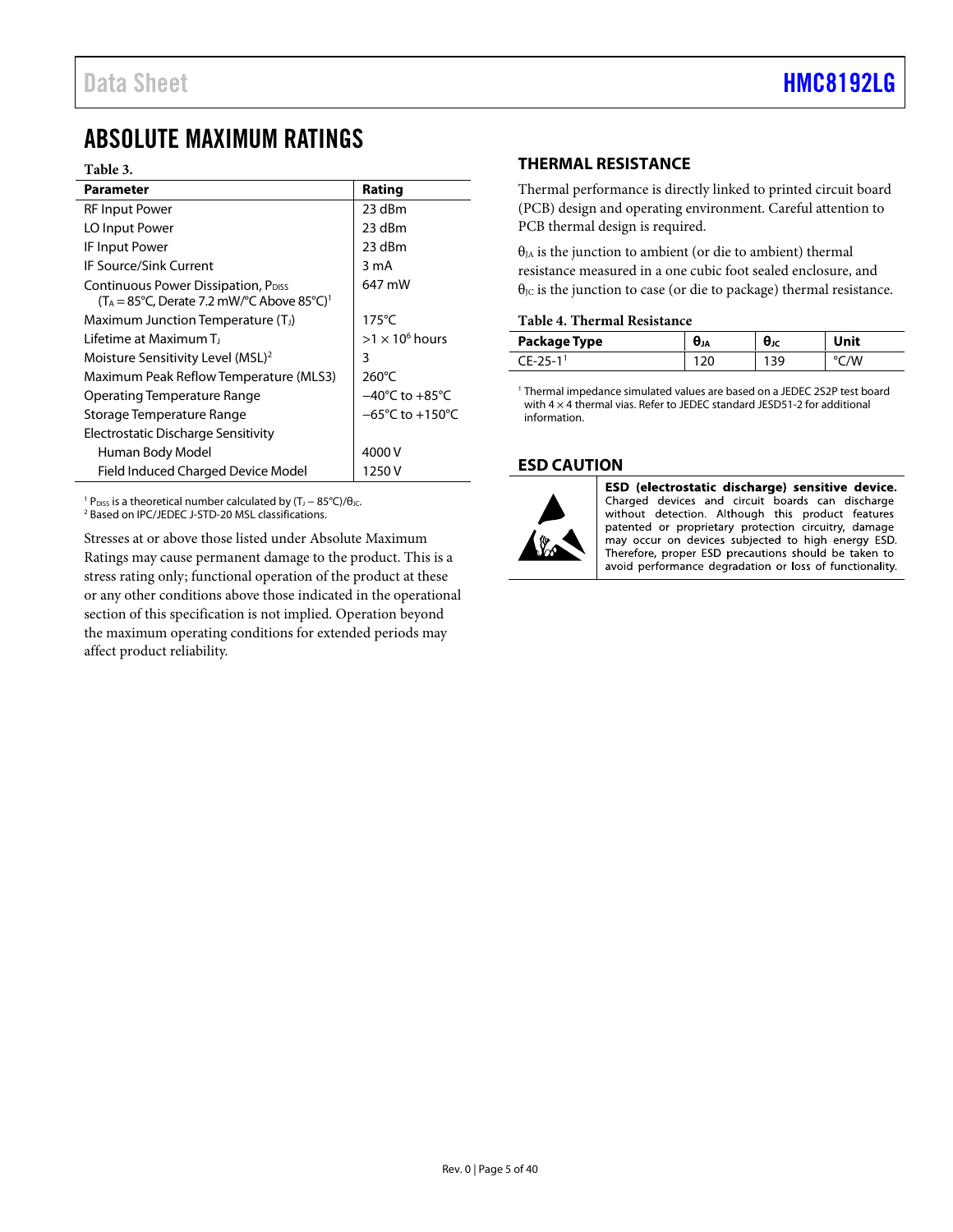### <span id="page-5-0"></span>PIN CONFIGURATION AND FUNCTION DESCRIPTIONS



Figure 2. Pin Configuration

#### **Table 5. Pin Function Descriptions**

| Pin No.                            | Mnemonic   | <b>Description</b>                                                                                                                                                                                                                                                                                                                                              |
|------------------------------------|------------|-----------------------------------------------------------------------------------------------------------------------------------------------------------------------------------------------------------------------------------------------------------------------------------------------------------------------------------------------------------------|
| 1 to 8, 10, 12 to 15, 17 to 23, 25 | <b>GND</b> | Ground Connections. These pins and the package bottom must be connected to RF/dc<br>ground. See Figure 3 for the interface schematic.                                                                                                                                                                                                                           |
| 9,11                               | IF1.IF2    | First and Second Quadrature IF Input/Output Pins. These pins are dc-coupled. For applications<br>not requiring operation to dc, use an off-chip dc blocking capacitor. For operations to dc, these<br>pins must not source or sink more than 3 mA of current. Otherwise, the device may not function<br>and may fail. See Figure 4 for the interface schematic. |
| 16                                 | <b>RF</b>  | RF Input/Output. This pin is ac-coupled and matched to 50 $\Omega$ . See Figure 5 for the interface<br>schematic.                                                                                                                                                                                                                                               |
| 24                                 | LO         | LO Input. This pin is ac-coupled and matched to 50 $\Omega$ . See Figure 6 for the interface<br>schematic.                                                                                                                                                                                                                                                      |
|                                    | EPAD       | Exposed Pad. The exposed pad must be connected to RF/dc ground.                                                                                                                                                                                                                                                                                                 |

#### <span id="page-5-2"></span><span id="page-5-1"></span>**INTERFACE SCHEMATICS**

**GND** 15697-003 15697-003 Figure 3. GND Interface Schematic

IF1, IF20\n
$$
\begin{array}{c}\n\uparrow \\
\uparrow \\
\downarrow \\
\downarrow\n\end{array}
$$

<span id="page-5-3"></span>Figure 4. IF1 and IF2 Interface Schematic

<span id="page-5-4"></span> $005$ 15697-005 15697 **RF** Figure 5. RF Interface Schematic

LO<sub>o</sub>-15697-006

<span id="page-5-5"></span>Figure 6. LO Interface Schematic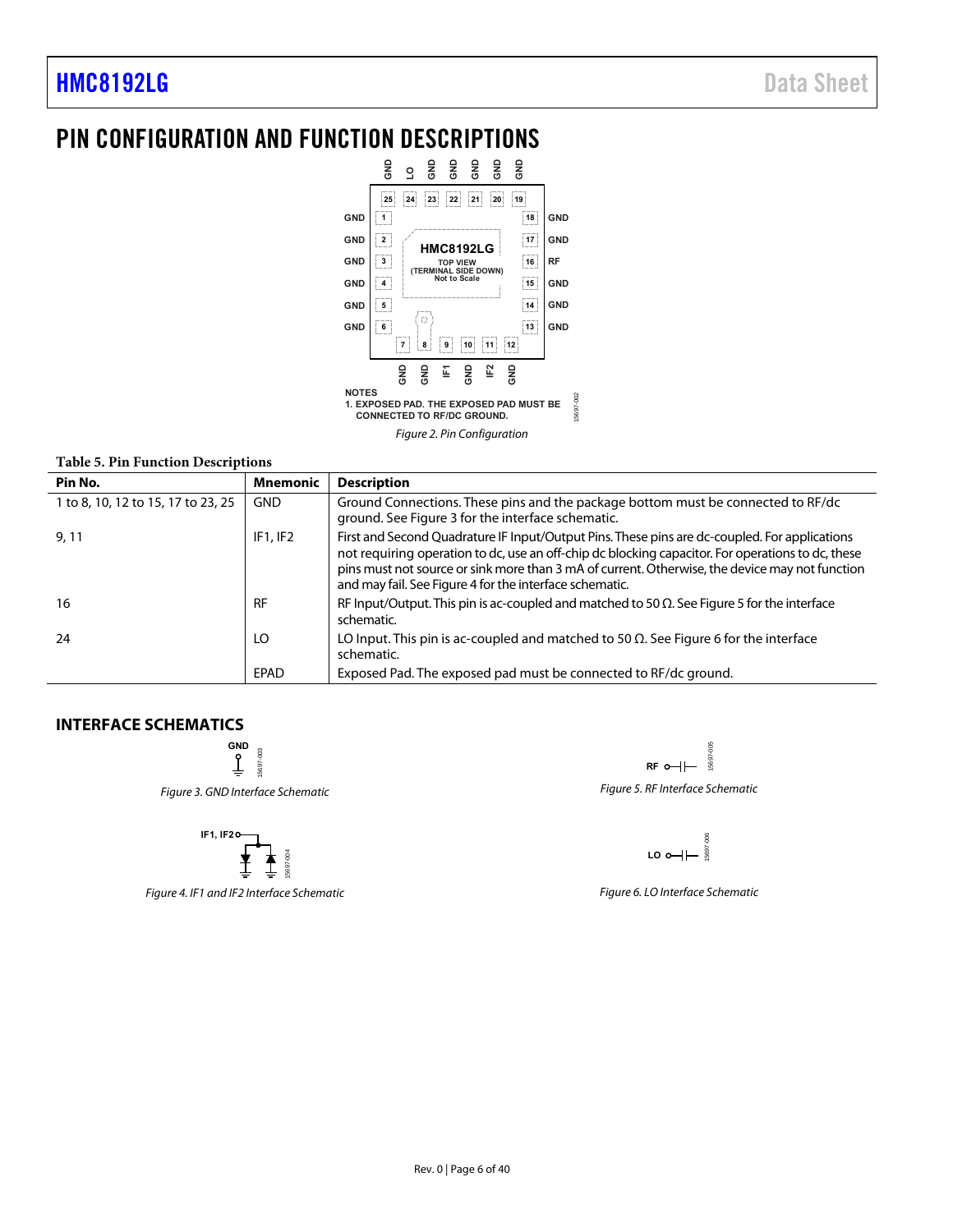## <span id="page-6-0"></span>TYPICAL PERFORMANCE CHARACTERISTICS

<span id="page-6-1"></span>**DOWNCONVERTER PERFORMANCE: IF = 100 MHz, UPPER SIDEBAND (LOW-SIDE LO)** 

15697-207



Figure 7. Conversion Gain vs. RF Frequency at Various Temperatures, LO Drive  $= 18$  dBm



Figure 8. Image Rejection vs. RF Frequency at Various Temperatures, LO Drive = 18 dBm





Figure 10. Conversion Gain vs. RF Frequency at Various LO Drives,  $T_A = 25^{\circ}C$ 



Figure 11. Image Rejection vs. RF Frequency at Various LO Drives,  $T_A = 25^{\circ}C$ 



Figure 12. Input IP3 vs. RF Frequency at Various LO Drives,  $T_A = 25^{\circ}C$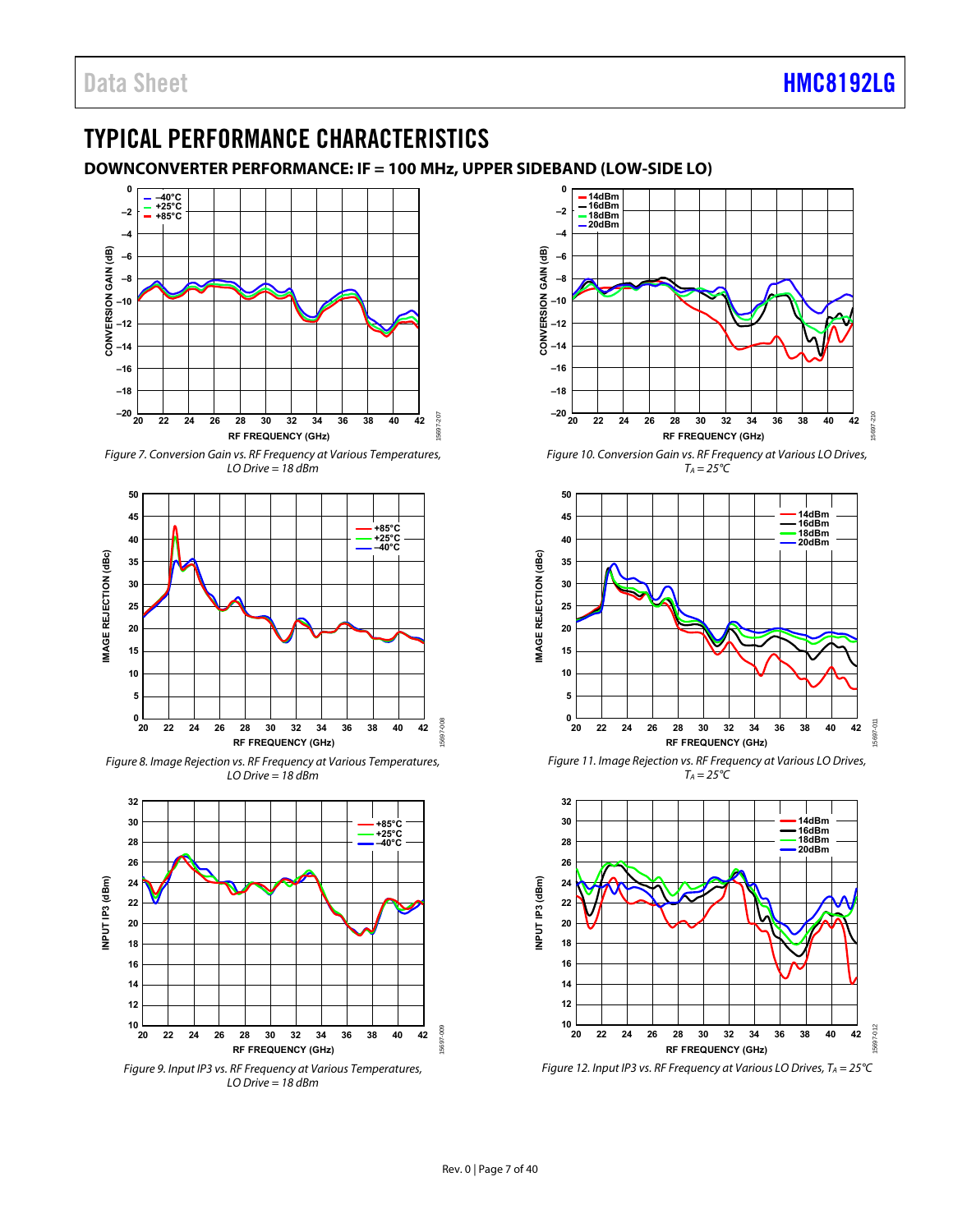

Figure 13. Noise Figure vs. RF Frequency at Various Temperatures, LO Drive = 18 dBm



Figure 14. Input IP2 vs. RF Frequency at Various Temperatures,  $LO$  Drive = 18 dBm





Figure 16. Noise Figure vs. RF Frequency at Various LO Drives,  $T_A = 25^{\circ}C$ 



Figure 17. Input IP2 vs. RF Frequency at Various LO Drives,  $T_A = 25^{\circ}C$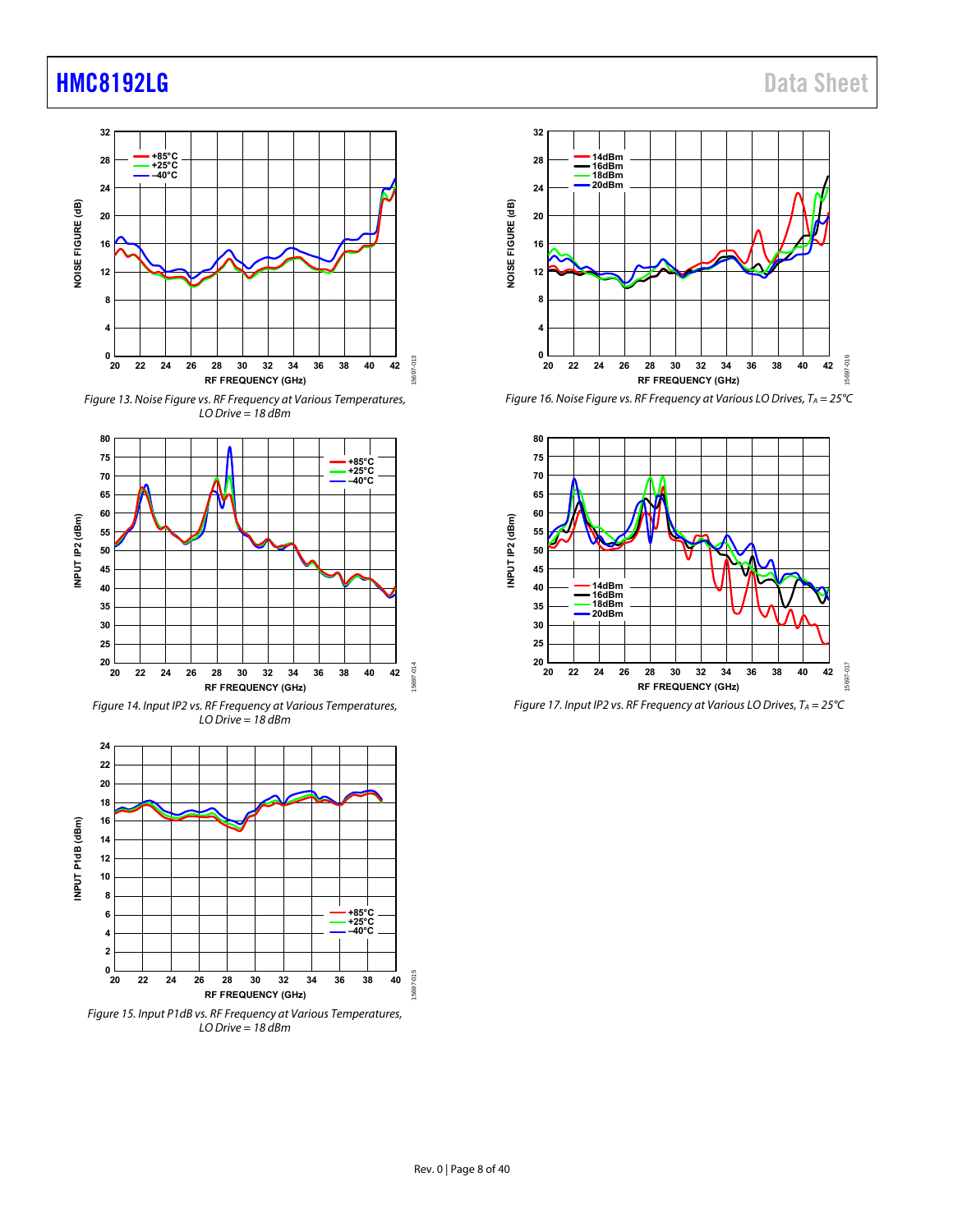## Data Sheet **[HMC8192LG](http://www.analog.com/HMC8192?doc=HMC8192LG.pdf)**

#### <span id="page-8-0"></span>**DOWNCONVERTER PERFORMANCE: IF = 2500 MHz, UPPER SIDEBAND (LOW-SIDE LO)**



Figure 18. Conversion Gain vs. RF Frequency at Various Temperatures,  $LO$  Drive = 18 dBm



Figure 19. Image Rejection vs. RF Frequency at Various Temperatures,  $LO$  Drive = 18 dBm



LO Drive = 18 dBm



Figure 21. Conversion Gain vs. RF Frequency at Various LO Drives,  $T_A = 25^{\circ}C$ 



Figure 22. Image Rejection vs. RF Frequency at Various LO Drives,  $T_A = 25^{\circ}C$ 



Figure 23. Input IP3 vs. RF Frequency at Various LO Drives,  $T_A = 25^{\circ}C$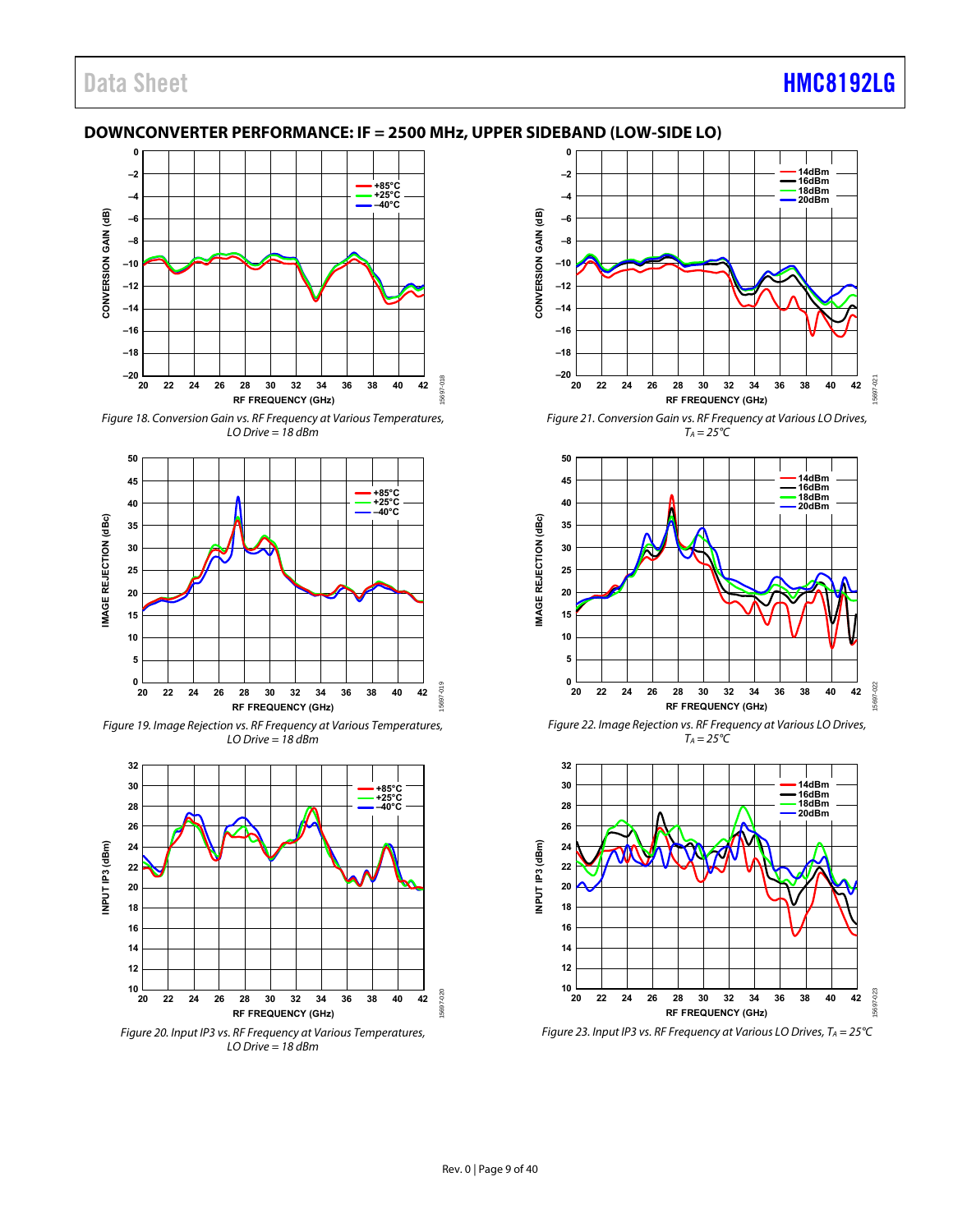

Figure 24. Noise Figure vs. RF Frequency at Various Temperatures, LO Drive = 18 dBm



Figure 25. Input IP2 vs. RF Frequency at Various Temperatures,  $LO$  Drive = 18 dBm







Figure 27. Noise Figure vs. RF Frequency at Various LO Drives,  $T_A = 25^{\circ}C$ 



Figure 28. Input IP2 vs. RF Frequency at Various LO Drives,  $T_A = 25^{\circ}C$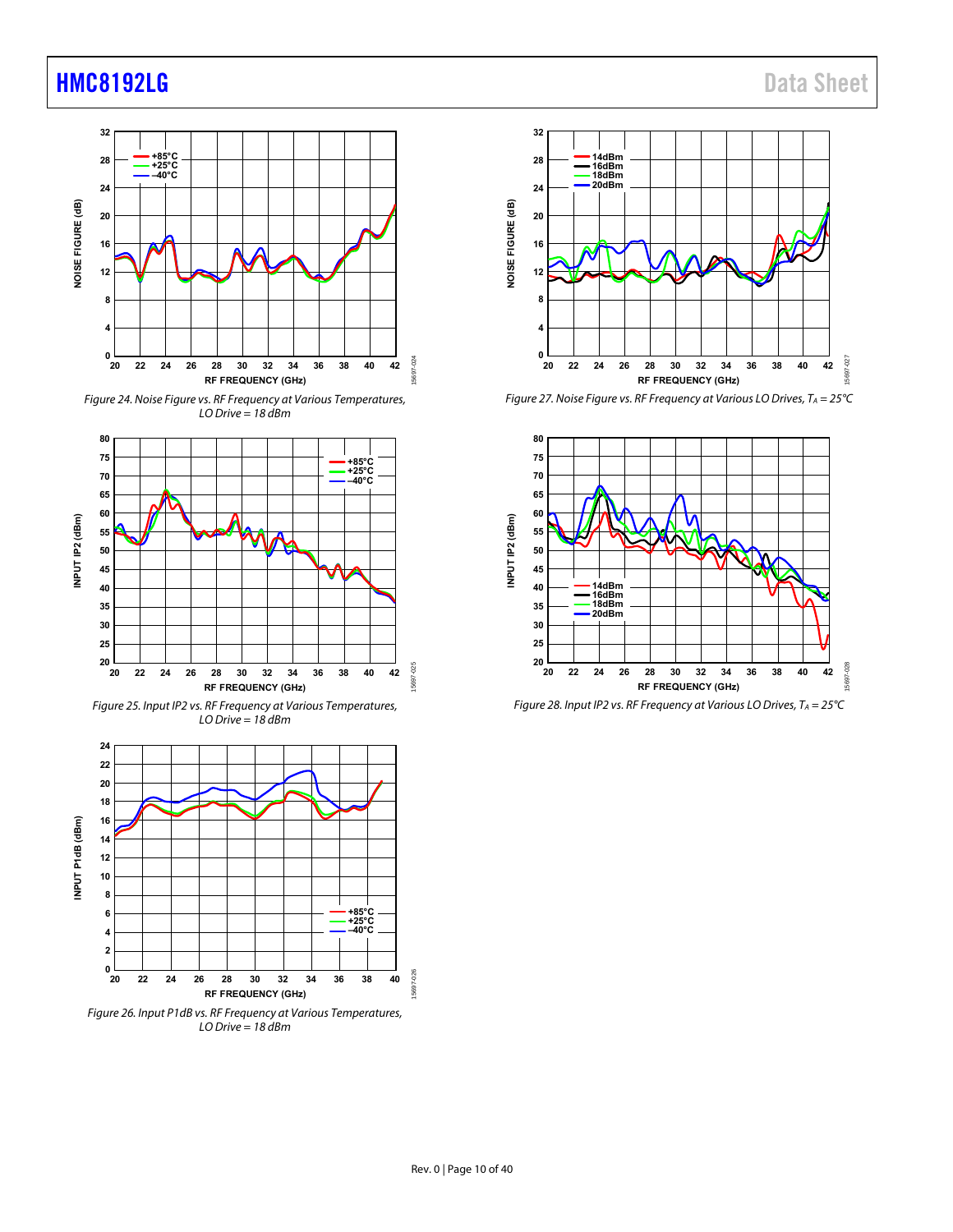#### <span id="page-10-0"></span>**DOWNCONVERTER PERFORMANCE: IF = 5000 MHz, UPPER SIDEBAND (LOW-SIDE LO)**



Figure 29. Conversion Gain vs. RF Frequency at Various Temperatures,  $LO$  Drive = 18 dBm



Figure 30. Image Rejection vs. RF Frequency at Various Temperatures,  $LO$  Drive = 18 dBm



LO Drive = 18 dBm



Figure 32. Conversion Gain vs. RF Frequency at Various LO Drives,  $T_A = 25^{\circ}C$ 



Figure 33. Image Rejection vs. RF Frequency at Various LO Drives,  $T_A = 25^{\circ}C$ 



Figure 34. Input IP3 vs. RF Frequency at Various LO Drives,  $T_A = 25^{\circ}C$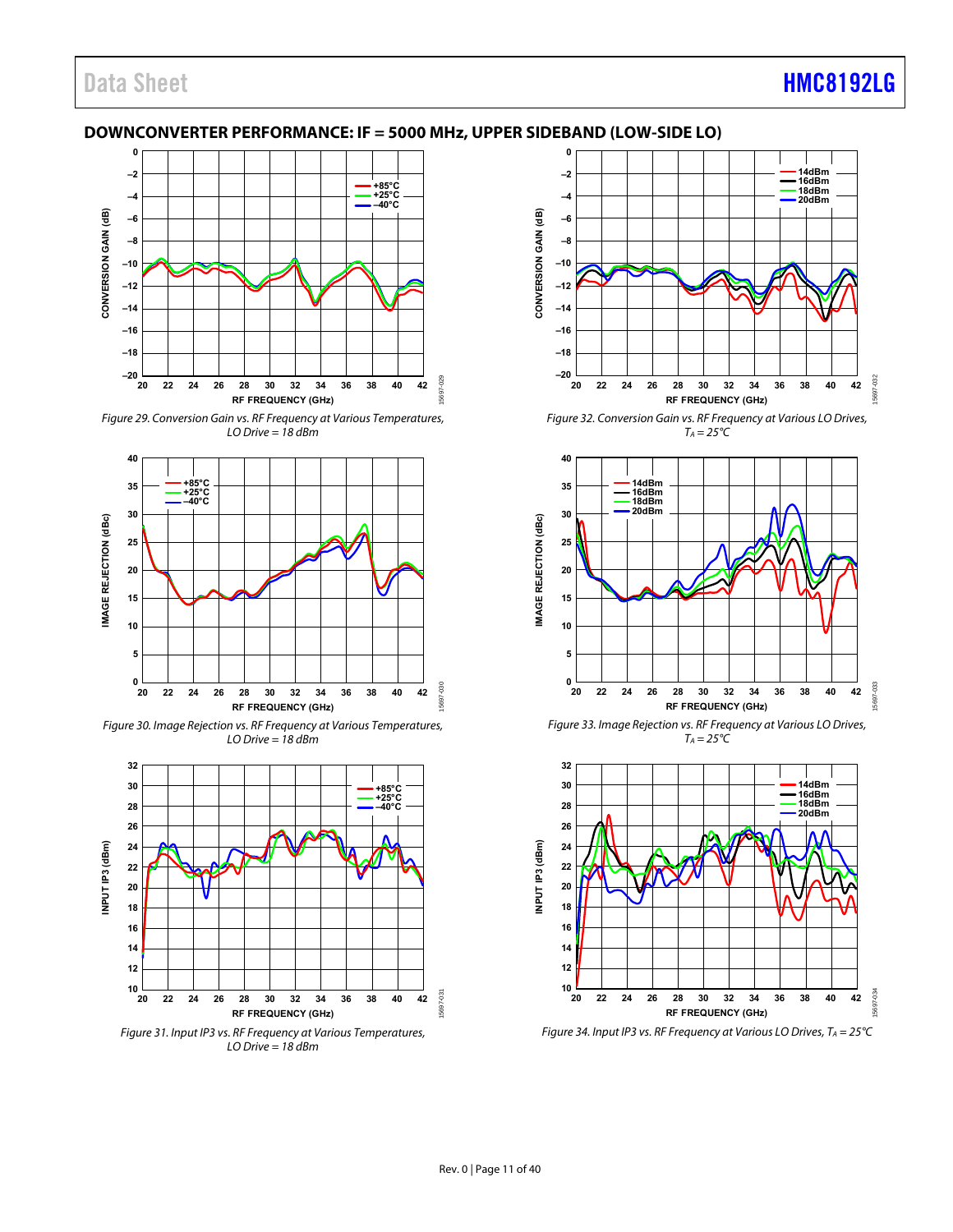

Figure 35. Noise Figure vs. RF Frequency at Various Temperatures, LO Drive = 18 dBm



Figure 36. Input IP2 vs. RF Frequency at Various Temperatures,  $LO$  Drive = 18 dBm



Figure 37. Input P1dB vs. RF Frequency at Various LO Drives,  $T_A = 25^{\circ}C$ 



Figure 38. Noise Figure vs. RF Frequency at Various LO Drives,  $T_A = 25^{\circ}C$ 



Figure 39. Input IP2 vs. RF Frequency at Various LO Drives,  $T_A = 25^{\circ}C$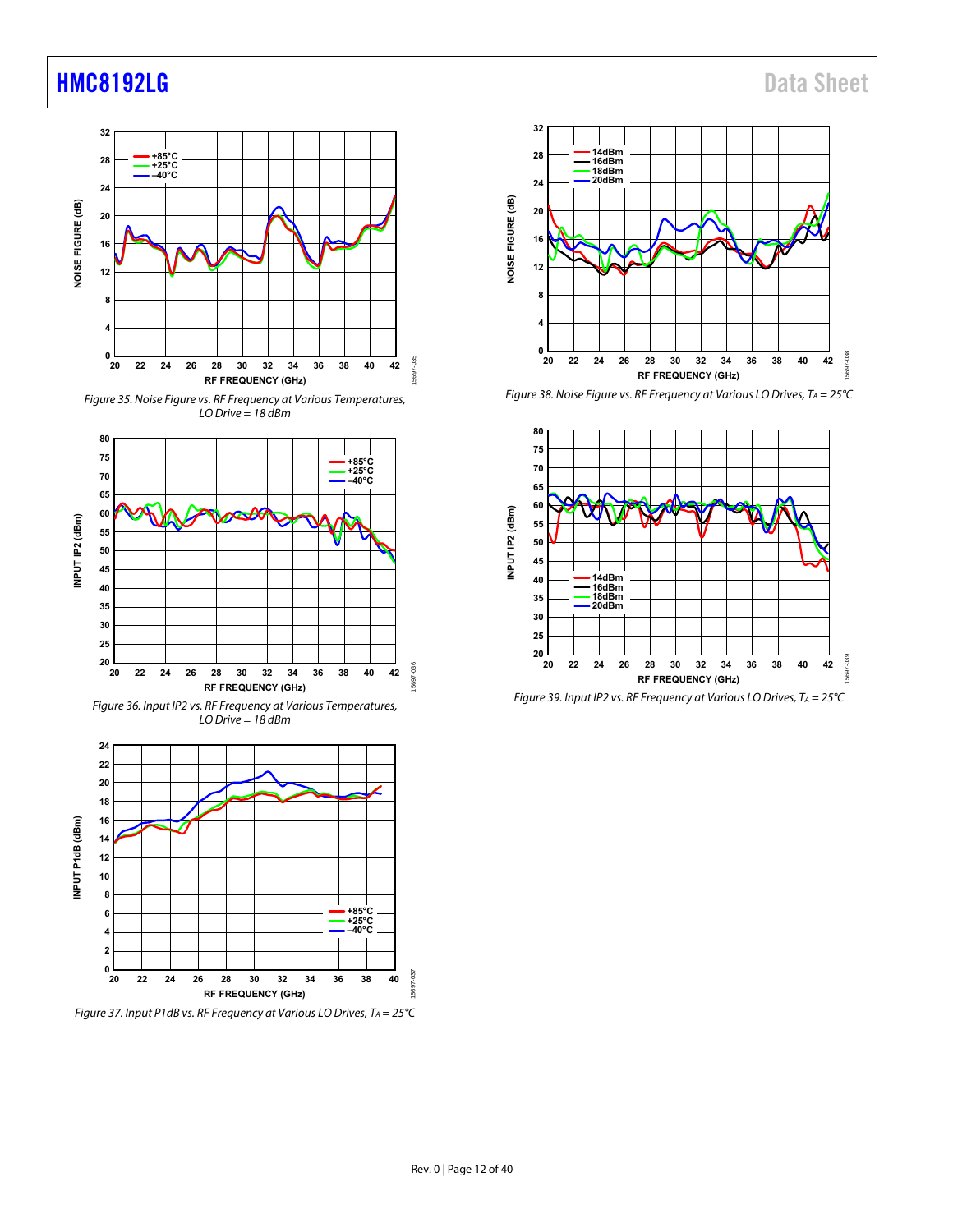## Data Sheet **[HMC8192LG](http://www.analog.com/HMC8192?doc=HMC8192LG.pdf)**

#### <span id="page-12-0"></span>**DOWNCONVERTER PERFORMANCE: IF = 2500 MHz, LOWER SIDEBAND (HIGH-SIDE LO)**



Figure 40. Conversion Gain vs. RF Frequency at Various Temperatures,  $LO$  Drive = 18 dBm



Figure 41. Image Rejection vs. RF Frequency at Various Temperatures,  $LO$  Drive = 18 dBm



Figure 42. Input IP3 vs. RF Frequency at Various Temperatures, LO Drive = 18 dBm



Figure 43. Conversion Gain vs. RF Frequency at Various LO Drives,  $T_A = 25^{\circ}C$ 



Figure 44. Image Rejection vs. RF Frequency at Various LO Drives,  $T_A = 25^{\circ}C$ 



Figure 45. Input IP3 vs. RF Frequency at Various LO Drives,  $T_A = 25^{\circ}C$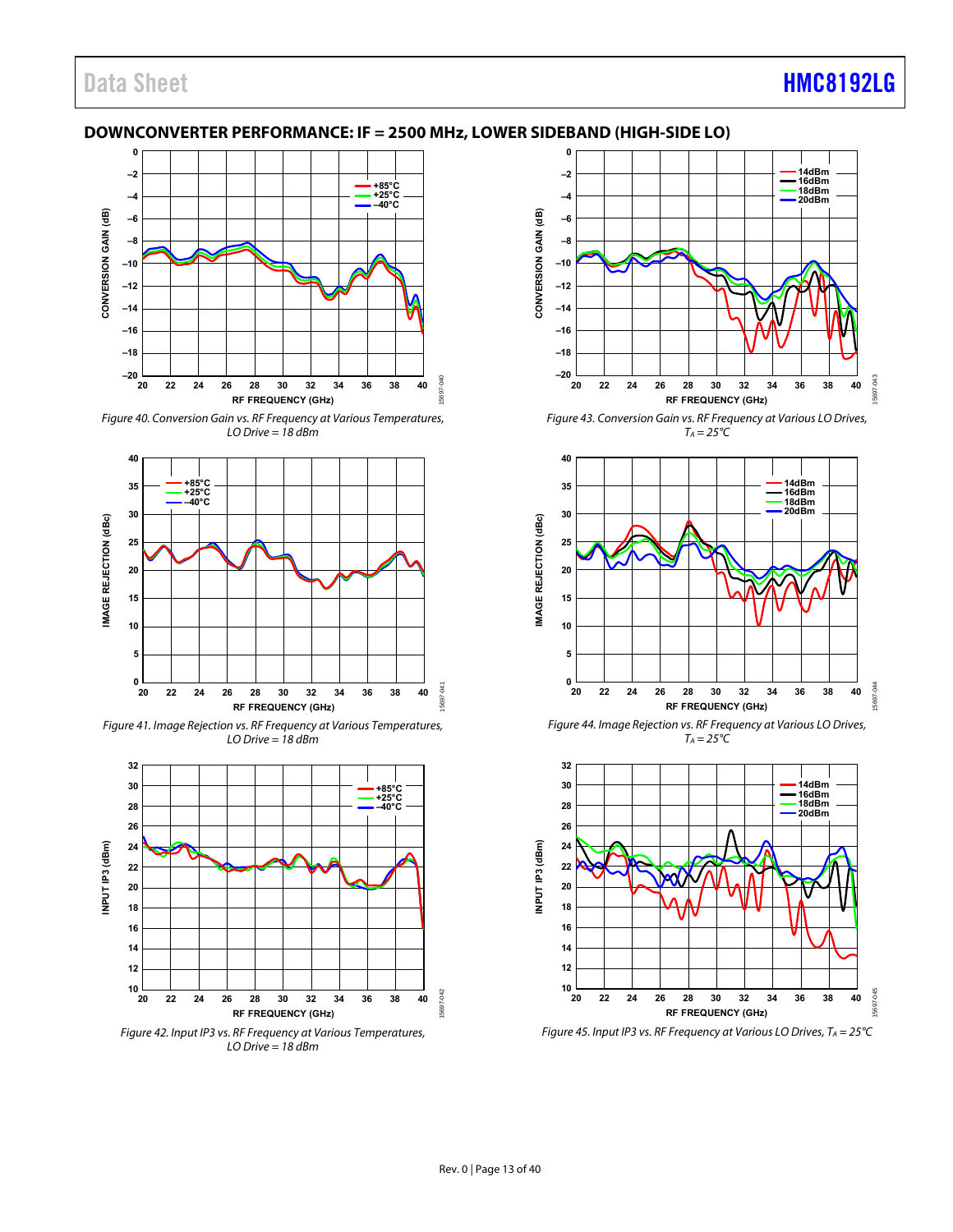













Figure 49. Noise Figure vs. RF Frequency at Various LO Drives,  $T_A = 25^{\circ}C$ 



Figure 50. Input IP2 vs. RF Frequency at Various LO Drives,  $T_A = 25^{\circ}C$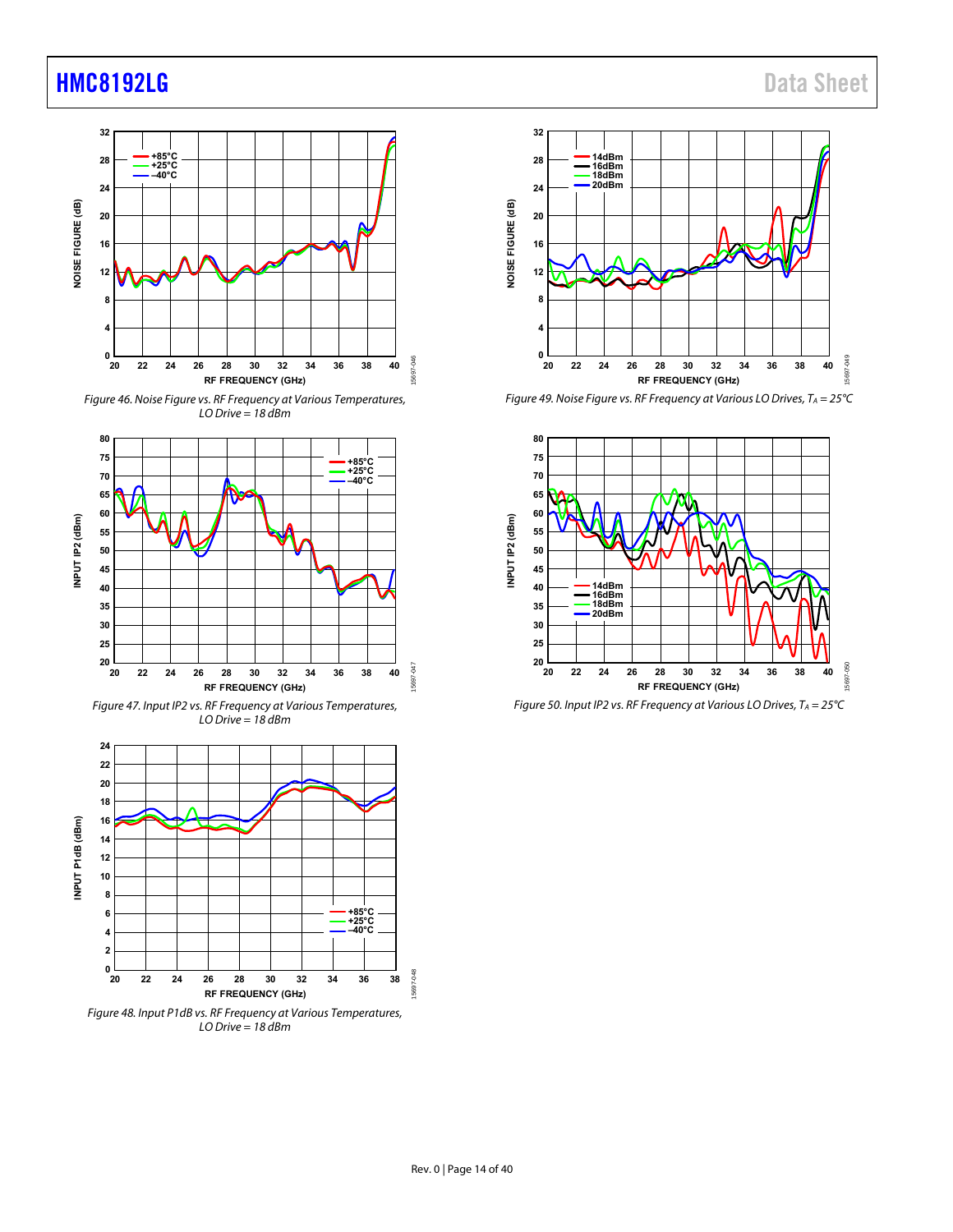#### <span id="page-14-0"></span>**DOWNCONVERTER PERFORMANCE: IF = 5000 MHz, LOWER SIDEBAND (HIGH-SIDE LO)**



Figure 51. Conversion Gain vs. RF Frequency at Various Temperatures,  $LO$  Drive = 18 dBm



Figure 52. Image Rejection vs. RF Frequency at Various Temperatures,  $LO$  Drive = 18 dBm



Figure 53. Input IP3 vs. RF Frequency at Various Temperatures, LO Drive = 18 dBm



Figure 54. Conversion Gain vs. RF Frequency at Various LO Drives,  $T_A = 25^{\circ}C$ 



Figure 55. Image Rejection vs. RF Frequency at Various LO Drives,  $T_A = 25^{\circ}C$ 



Figure 56. Input IP3 vs. RF Frequency at Various LO Drives,  $T_A = 25^{\circ}C$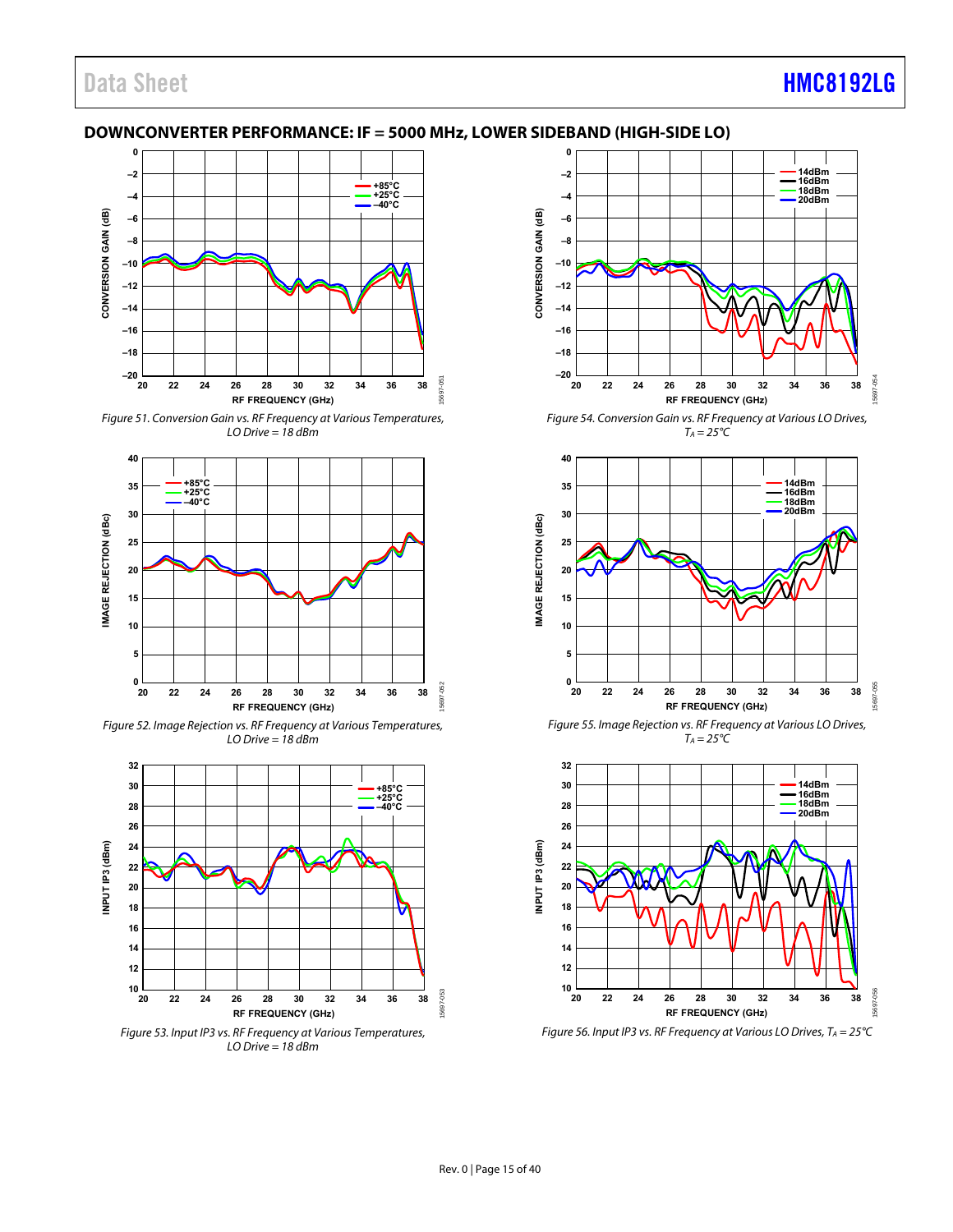

Figure 57. Noise Figure vs. RF Frequency at Various Temperatures, LO Drive = 18 dBm



Figure 58. Input IP2 vs. RF Frequency at Various Temperatures,  $LO$  Drive = 18 dBm



 $LO$  Drive = 18 dBm



Figure 60. Noise Figure vs. RF Frequency at Various LO Drives,  $T_A = 25^{\circ}C$ 



Figure 61. Input IP2 vs. RF Frequency at Various LO Drives,  $T_A = 25^{\circ}C$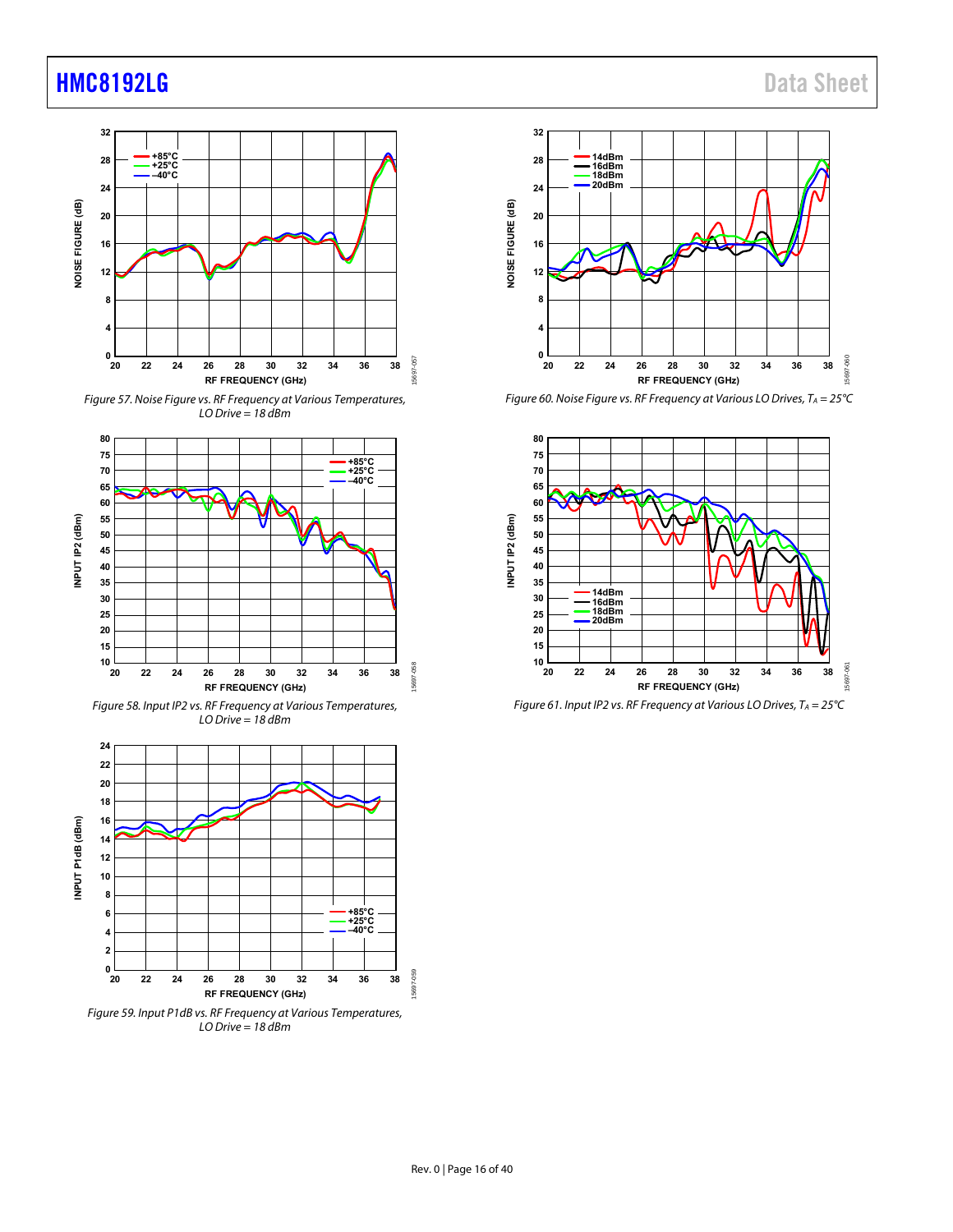#### <span id="page-16-0"></span>**UPCONVERTER PERFORMANCE: IF = 100 MHz, UPPER SIDEBAND**



Figure 62. Conversion Gain vs. RF Frequency at Various Temperatures,  $LO$  Drive = 18 dBm



Figure 63. Sideband Rejection vs. RF Frequency at Various Temperatures, LO Drive = 18 dBm



LO Drive = 18 dBm



Figure 65. Conversion Gain vs. RF Frequency at Various LO Drives,  $T_A = 25^{\circ}C$ 



Figure 66. Sideband Rejection vs. RF Frequency at Various LO Drives,  $T_A = 25^{\circ}C$ 



Figure 67. Input IP3 vs. RF Frequency at Various LO Drives,  $T_A = 25^{\circ}C$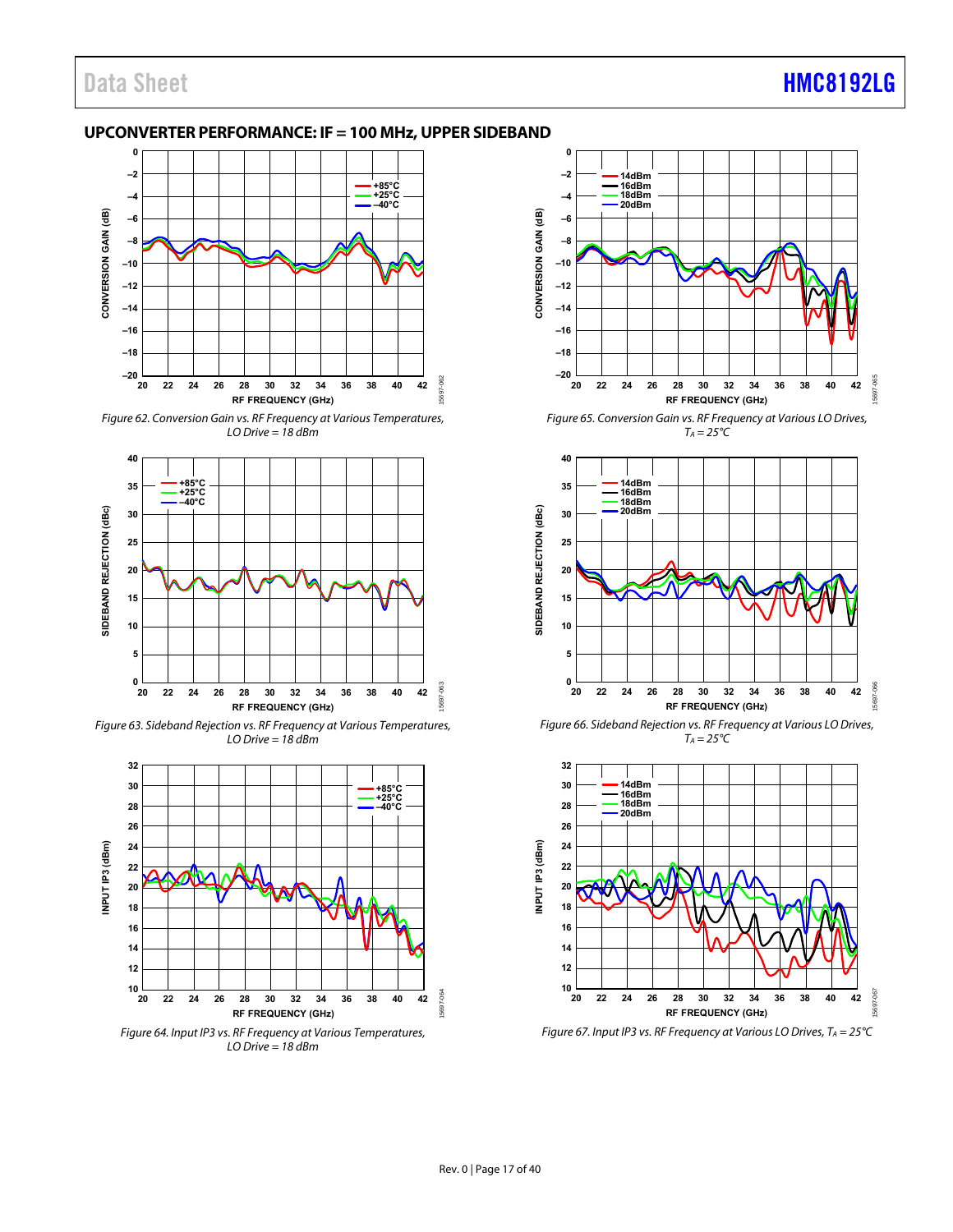

LO Drive = 18 dBm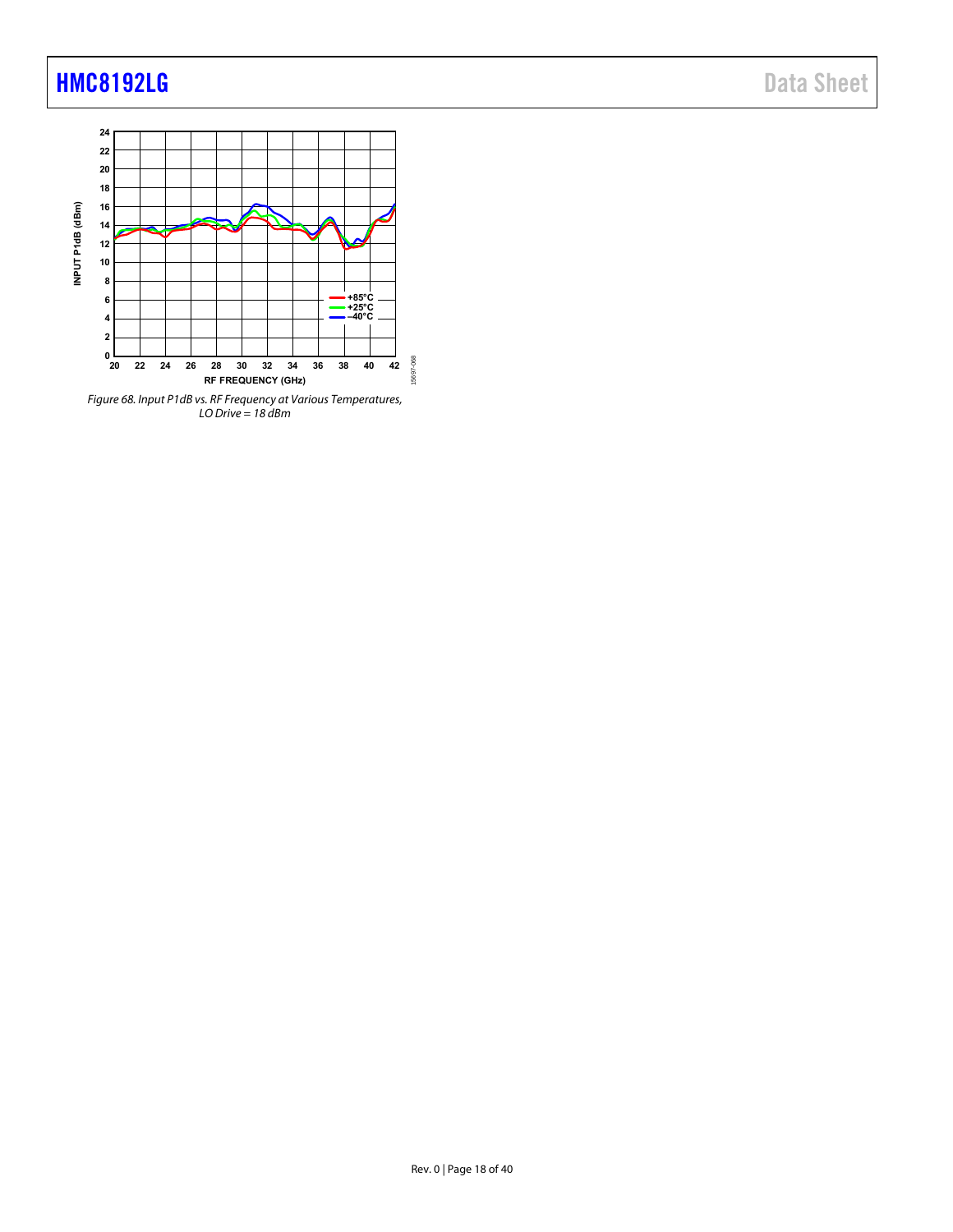#### <span id="page-18-0"></span>**UPCONVERTER PERFORMANCE: IF = 2500 MHz, UPPER SIDEBAND**



Figure 69. Conversion Gain vs. RF Frequency at Various Temperatures,  $LO$  Drive = 18 dBm



Figure 70. Sideband Rejection vs. RF Frequency at Various Temperatures, LO Drive = 18 dBm



Figure 71. Input IP3 vs. RF Frequency at Various Temperatures, LO Drive = 18 dBm



Figure 72. Conversion Gain vs. RF Frequency at Various LO Drives,  $T_A = 25^{\circ}C$ 



Figure 73. Sideband Rejection vs. RF Frequency at Various LO Drives,  $T_A = 25^{\circ}C$ 



Figure 74. Input IP3 vs. RF Frequency at Various LO Drives,  $T_A = 25^{\circ}C$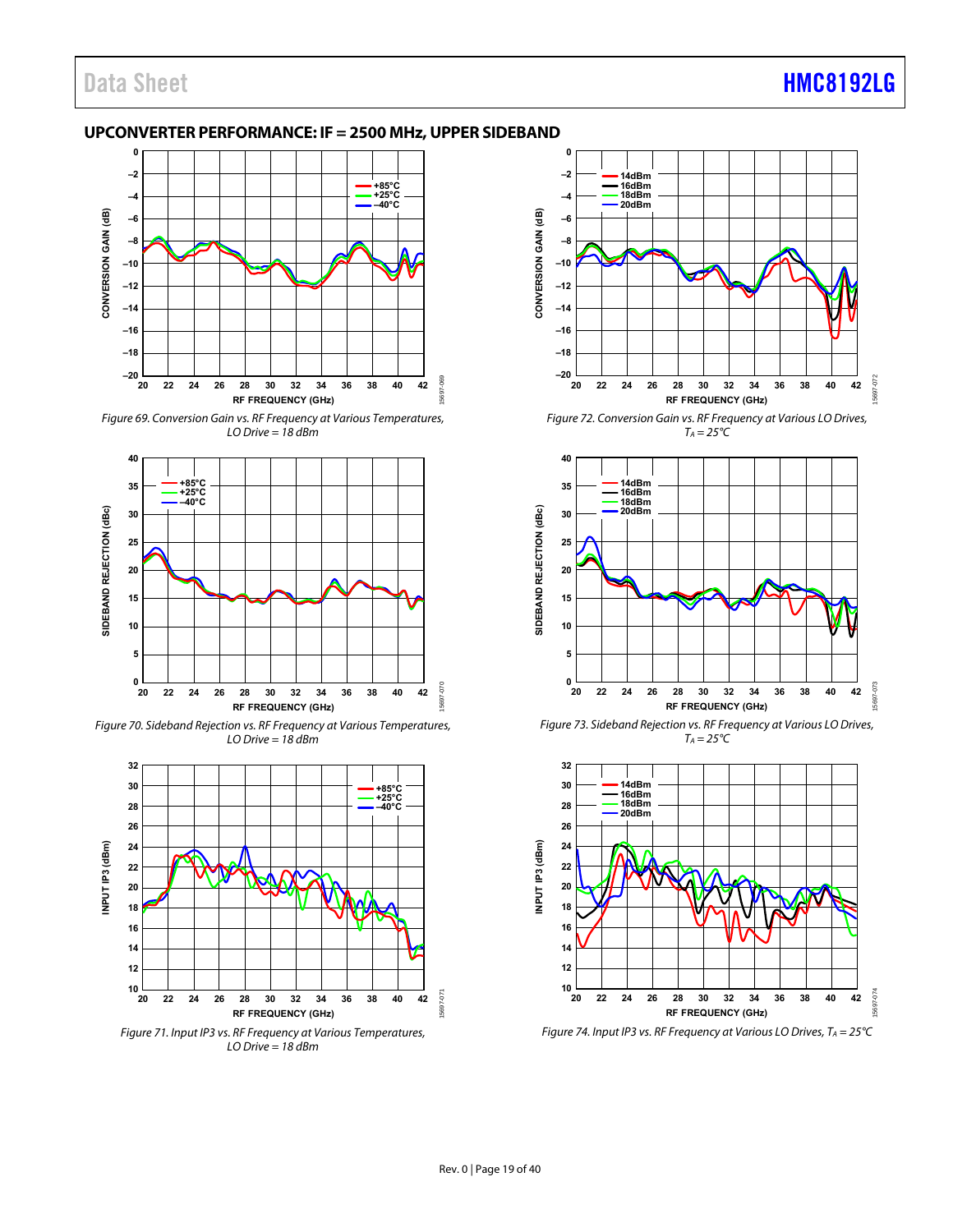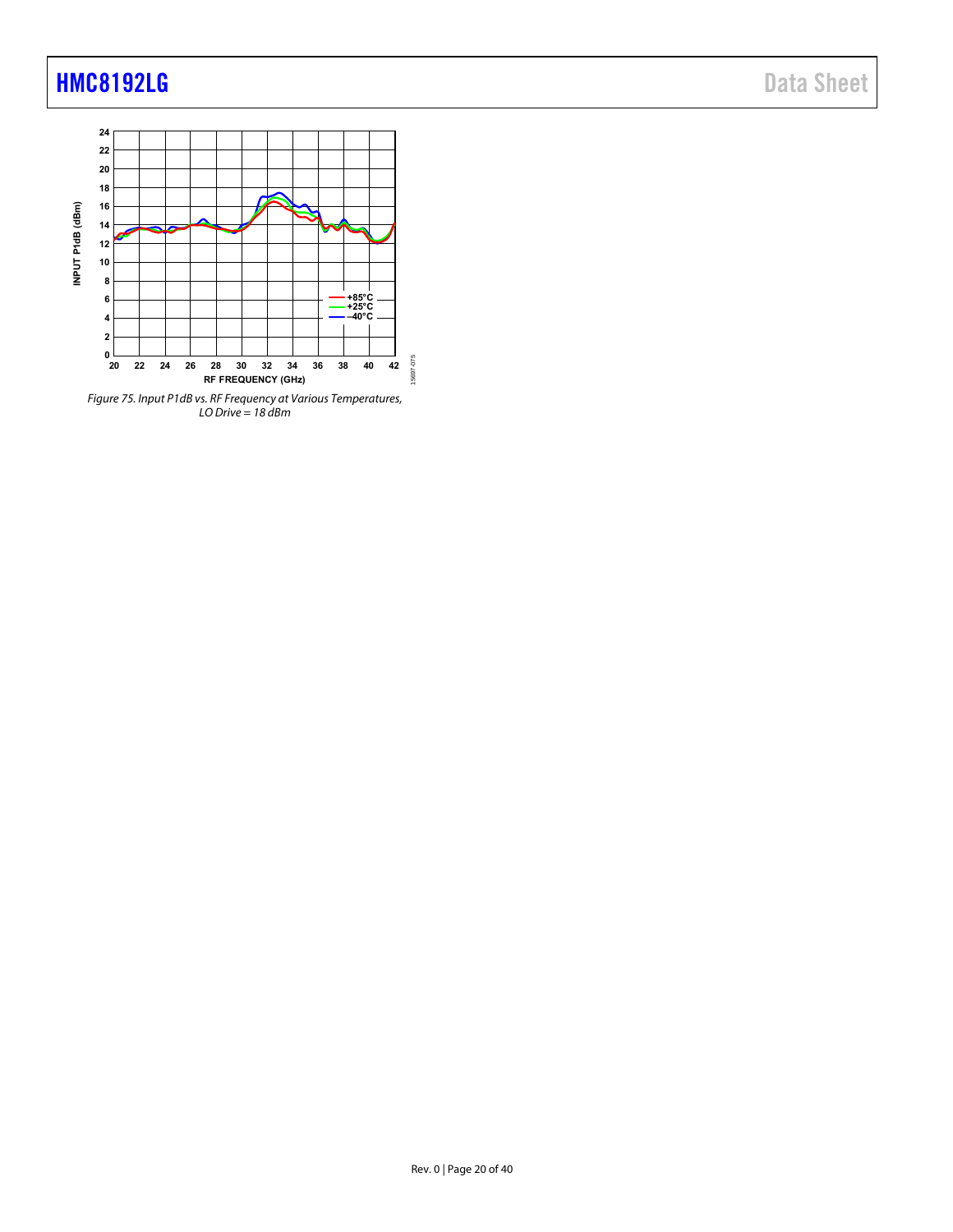#### <span id="page-20-0"></span>**UPCONVERTER PERFORMANCE: IF = 5000 MHz, UPPER SIDEBAND**



Figure 76. Conversion Gain vs. RF Frequency at Various Temperatures,  $LO$  Drive = 18 dBm



Figure 77. Sideband Rejection vs. RF Frequency at Various Temperatures,  $LO$  Drive = 18 dBm





**CONVERSION GAIN (dB)**

CONVERSION GAIN (dB)

**RF FREQUENCY (GHz)** Figure 79. Conversion Gain vs. RF Frequency at Various LO Drives,  $T_A = 25^{\circ}C$ 



Figure 80. Sideband Rejection vs. RF Frequency at Various LO Drives,  $T_A = 25^{\circ}C$ 

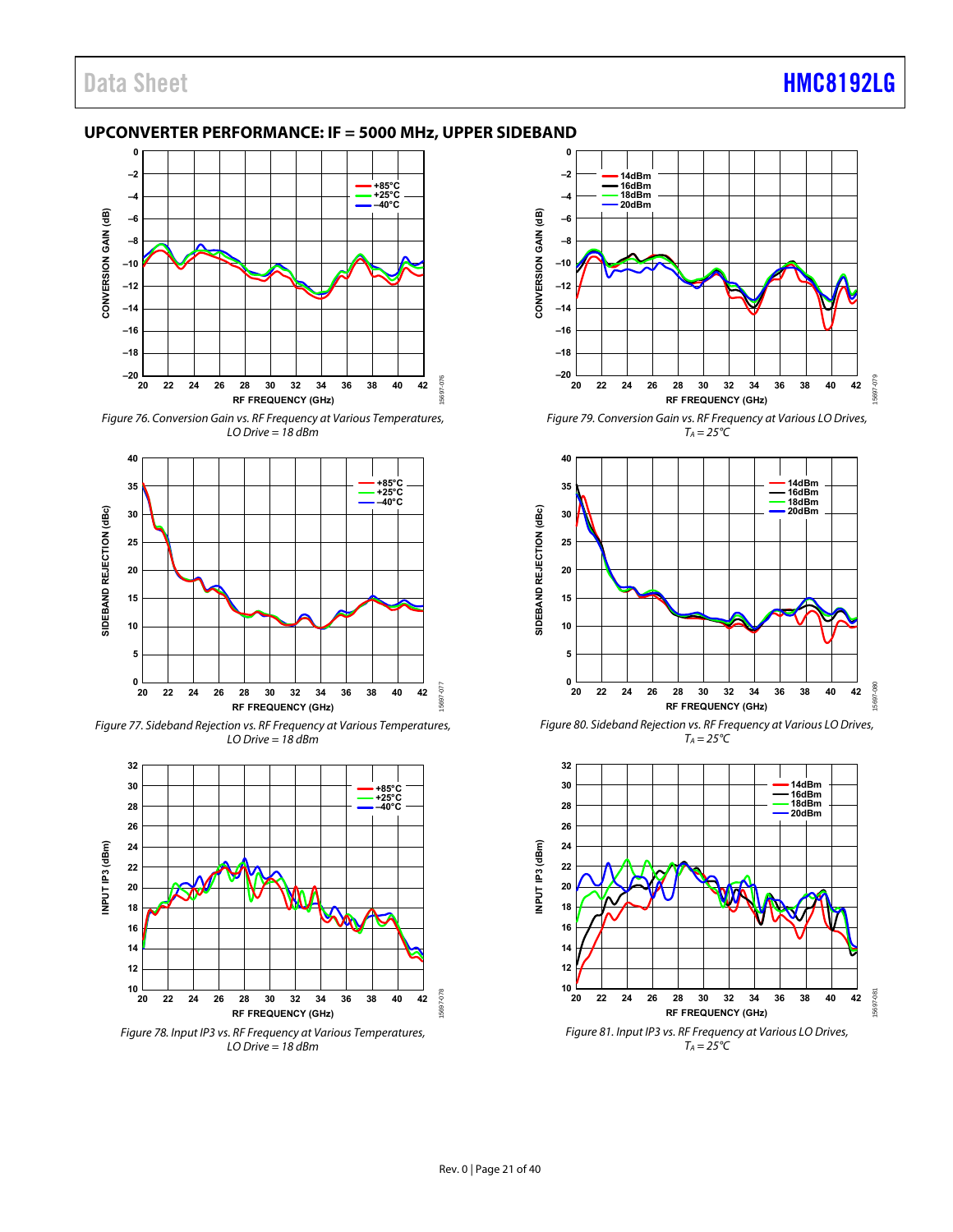

LO Drive = 18 dBm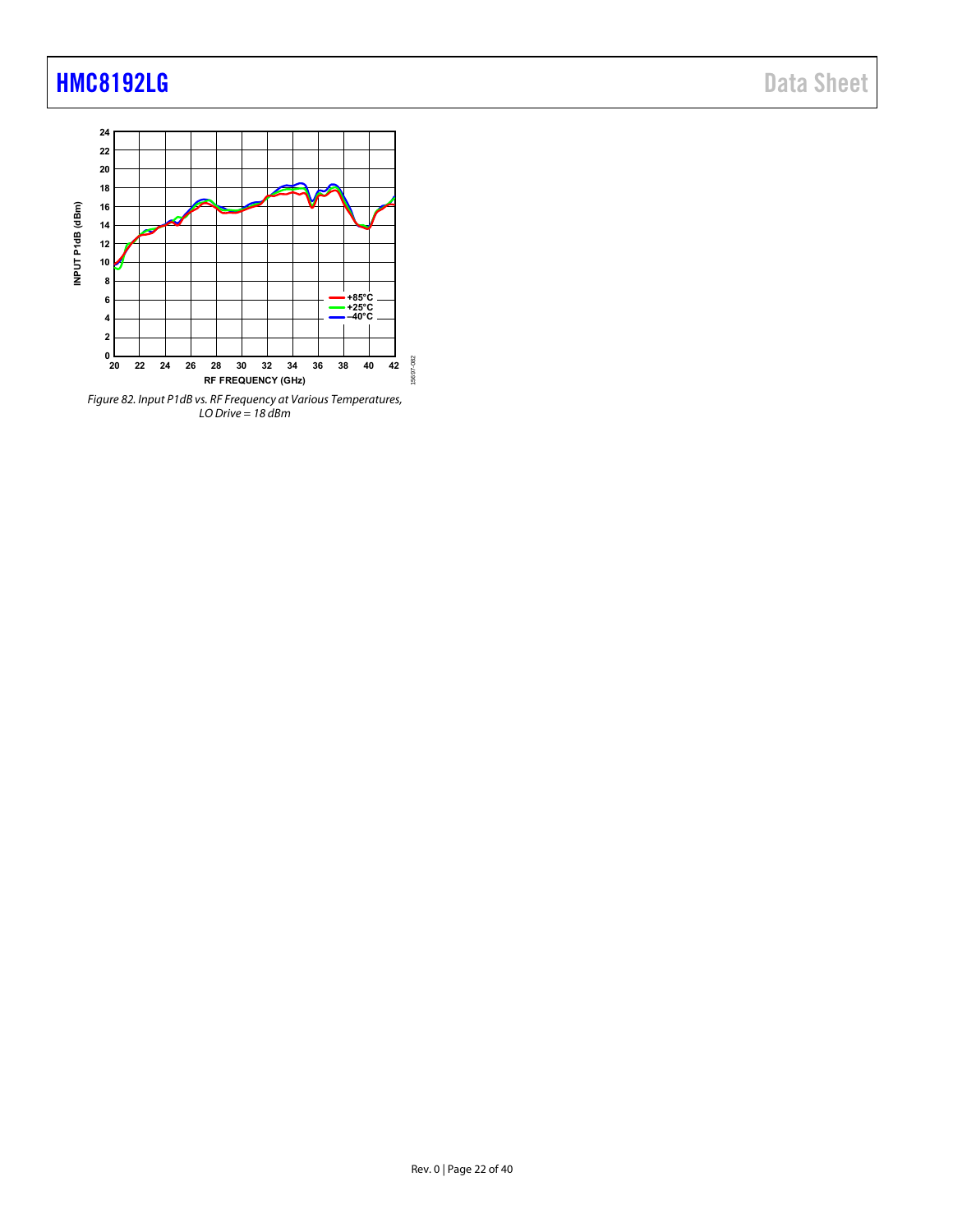#### <span id="page-22-0"></span>**UPCONVERTER PERFORMANCE: IF = 2500 MHz, LOWER SIDEBAND**



Figure 83. Conversion Gain vs. RF Frequency at Various Temperatures,  $LO$  Drive = 18 dBm



Figure 84. Sideband Rejection vs. RF Frequency at Various Temperatures, LO Drive = 18 dBm



Figure 85. Input IP3 vs. RF Frequency at Various Temperatures, LO Drive = 18 dBm



Figure 86. Conversion Gain vs. RF Frequency at Various LO Drives,  $T_A = 25^{\circ}C$ 



Figure 87. Sideband Rejection vs. RF Frequency at Various LO Drives,  $T_A = 25^{\circ}C$ 



Figure 88. Input IP3 vs. RF Frequency at Various LO Drives,  $T_A = 25^{\circ}C$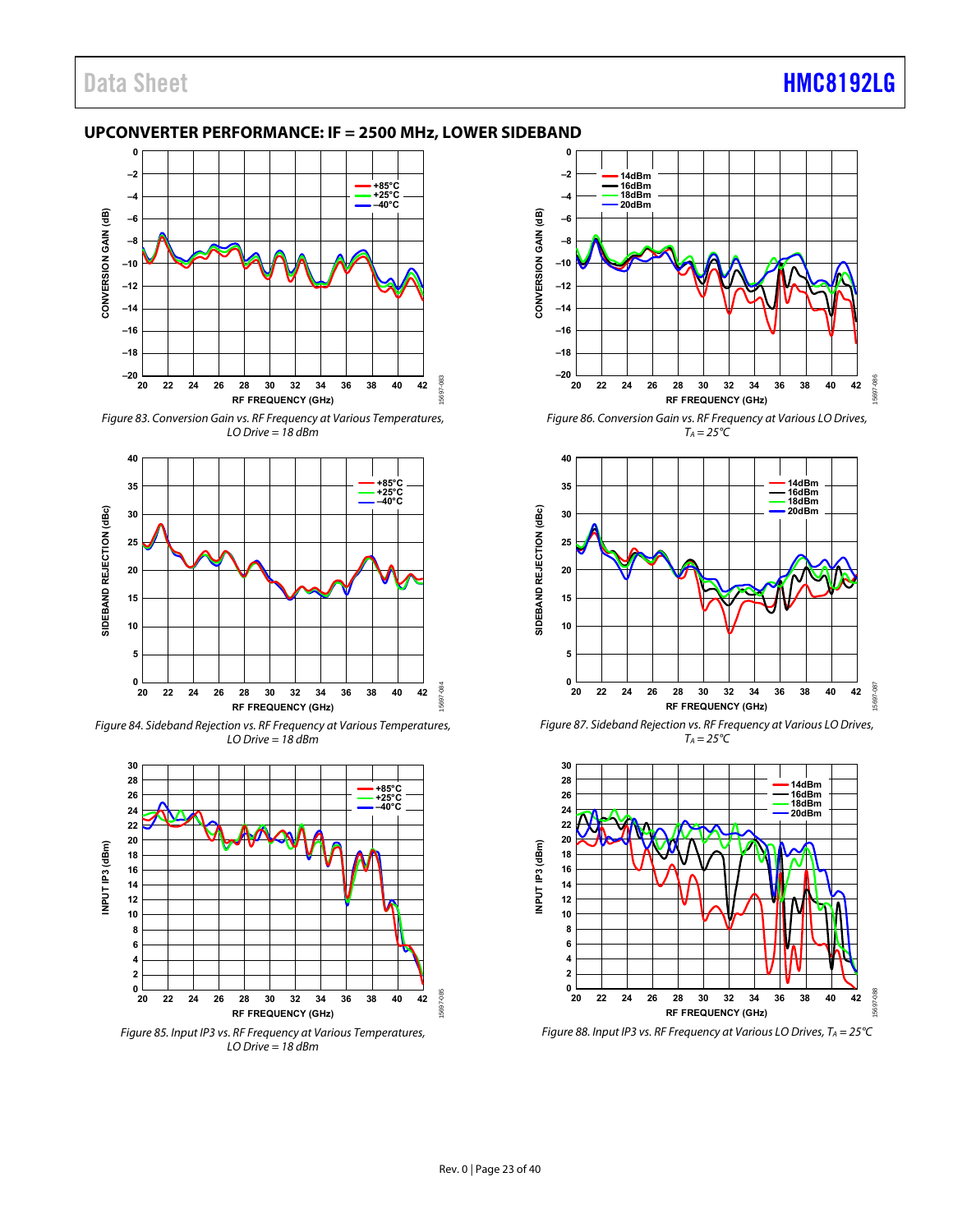

LO Drive = 18 dBm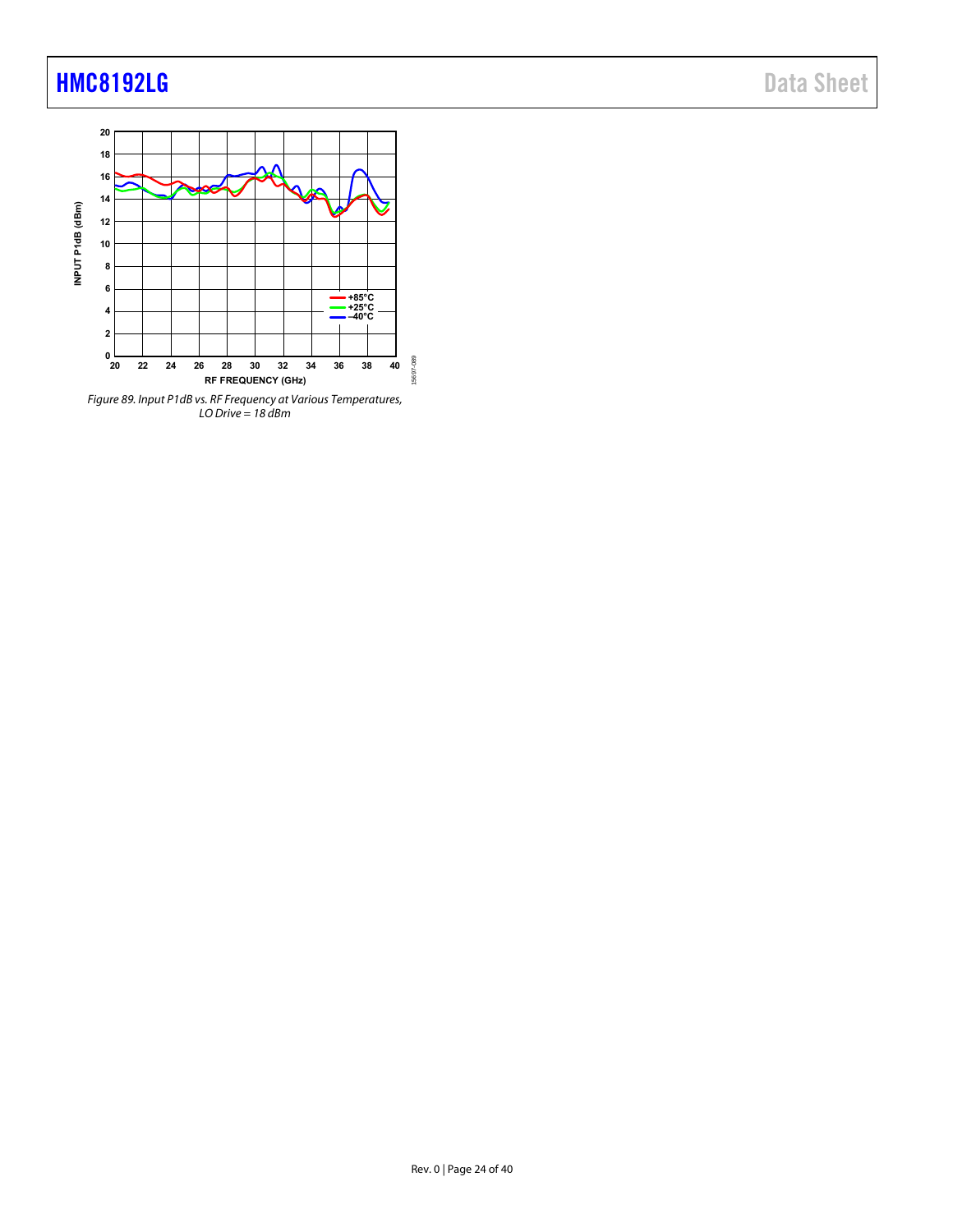#### <span id="page-24-0"></span>**UPCONVERTER PERFORMANCE: IF = 5000 MHz, LOWER SIDEBAND**



Figure 90. Conversion Gain vs. RF Frequency at Various Temperatures,  $LO$  Drive = 18 dBm



Figure 91. Sideband Rejection vs. RF Frequency at Various Temperatures,  $LO$  Drive = 18 dBm



Figure 92. Input IP3 vs. RF Frequency at Various Temperatures, LO Drive = 18 dBm



Figure 93. Conversion Gain vs. RF Frequency at Various LO Drives,  $T_A = 25^{\circ}C$ 



Figure 94. Sideband Rejection vs. RF Frequency at Various LO Drives,  $T_A = 25^{\circ}C$ 



Figure 95. Input IP3 vs. RF Frequency at Various LO Drives,  $T_A = 25^{\circ}C$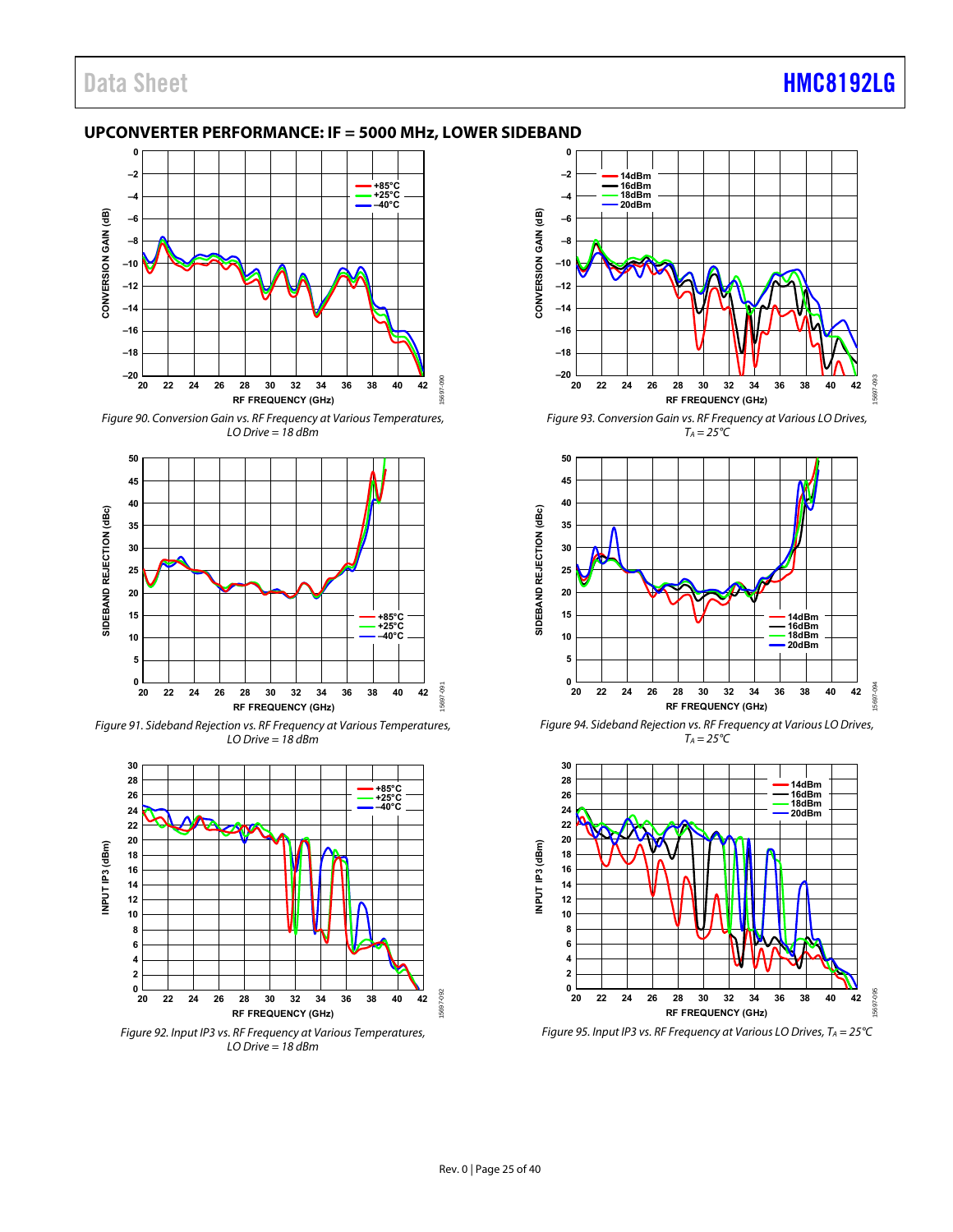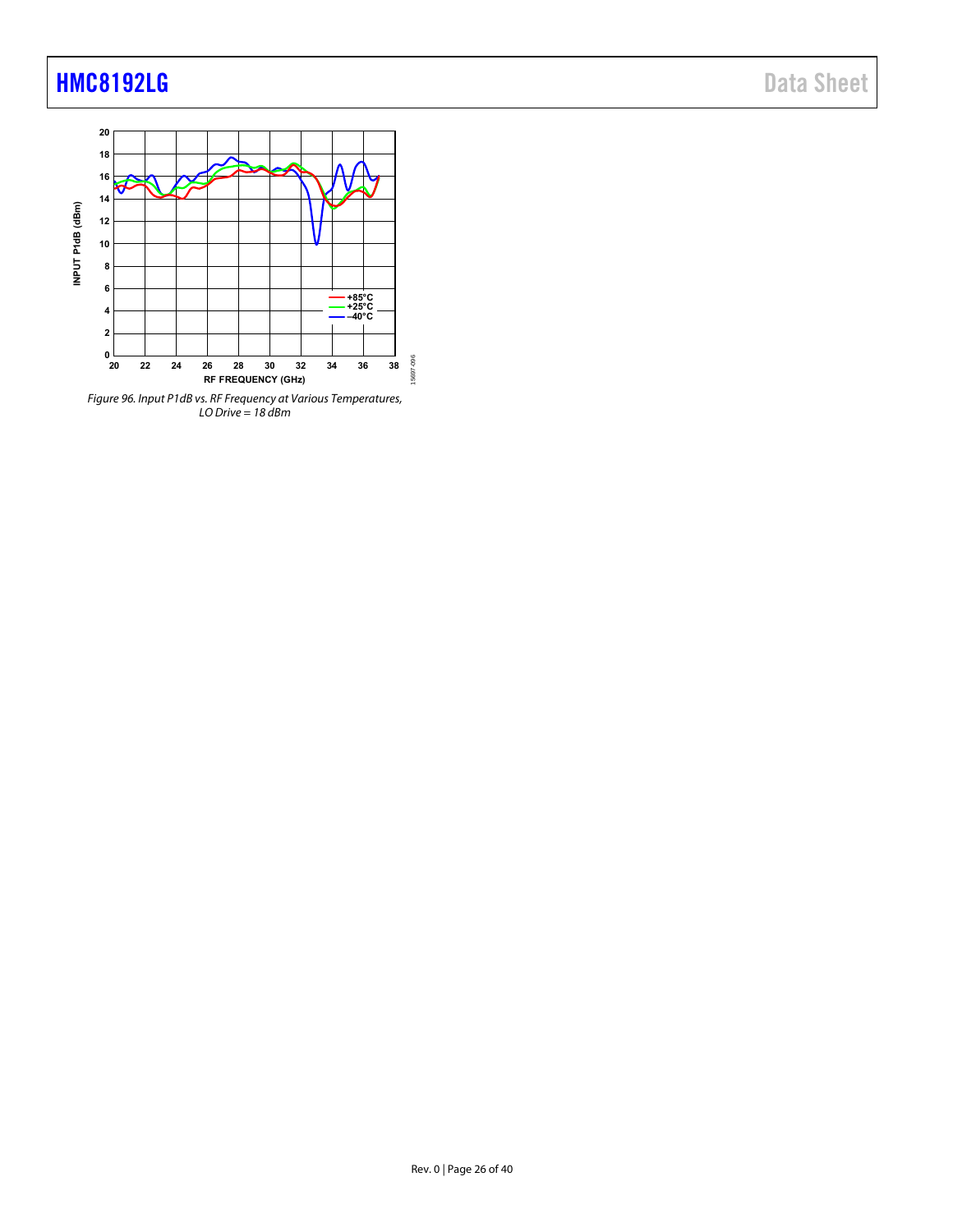### Data Sheet **[HMC8192LG](http://www.analog.com/HMC8192?doc=HMC8192LG.pdf)**

#### <span id="page-26-0"></span>**ISOLATION AND RETURN LOSS WITHOUT EXTERNAL 90° HYBRID AT THE IFx PORTS**



Figure 97. LO to IF Isolation vs. LO Frequency at Various Temperatures,  $IF = 100 MHz$ , LO Drive = 18 dBm



Figure 98. LO to RF Isolation vs. LO Frequency at Various Temperatures,  $IF = 100 MHz$ , LO Drive = 18 dBm



Figure 99. RF to IF Isolation vs. RF Frequency at Various Temperatures,  $LO$  Drive = 18 dBm



Figure 100. LO to IF Isolation vs. LO Frequency at Various LO Drives,  $IF = 100 MHz, T_A = 25^{\circ}C$ 



Figure 101. LO to RF Isolation vs. LO Frequency at Various LO Drives,  $IF = 100 MHz, T_A = 25^{\circ}C$ 



Figure 102. RF to IF Isolation vs. RF Frequency at Various LO Drives,  $T_A = 25^{\circ}C$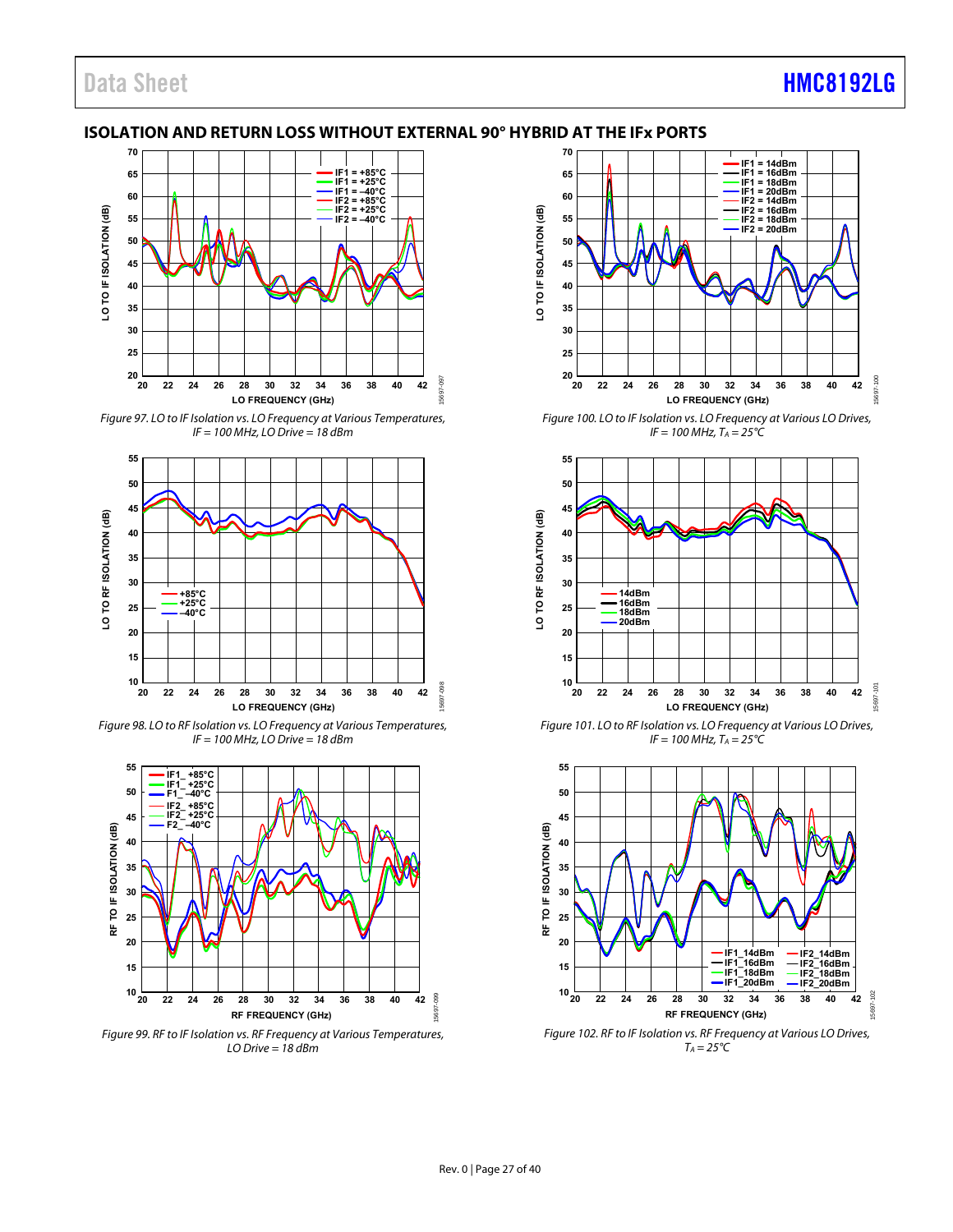

Figure 103. LO Return Loss vs. LO Frequency at Various Temperatures, LO Drive = 18 dBm



Figure 104. RF Return Loss vs. RF Frequency at Various Temperatures, LO Frequency = 32 GHz, LO Drive = 18 dBm







Figure 106. LO Return Loss vs. LO Frequency at Various LO Drives



Figure 107. RF Return Loss vs. RF Frequency at Various LO Drives, LO Frequency = 32 GHz



Figure 108. IF1/IF2 Return Loss vs. IF Frequency at Various LO Drives, LO Frequency =  $32$  GHz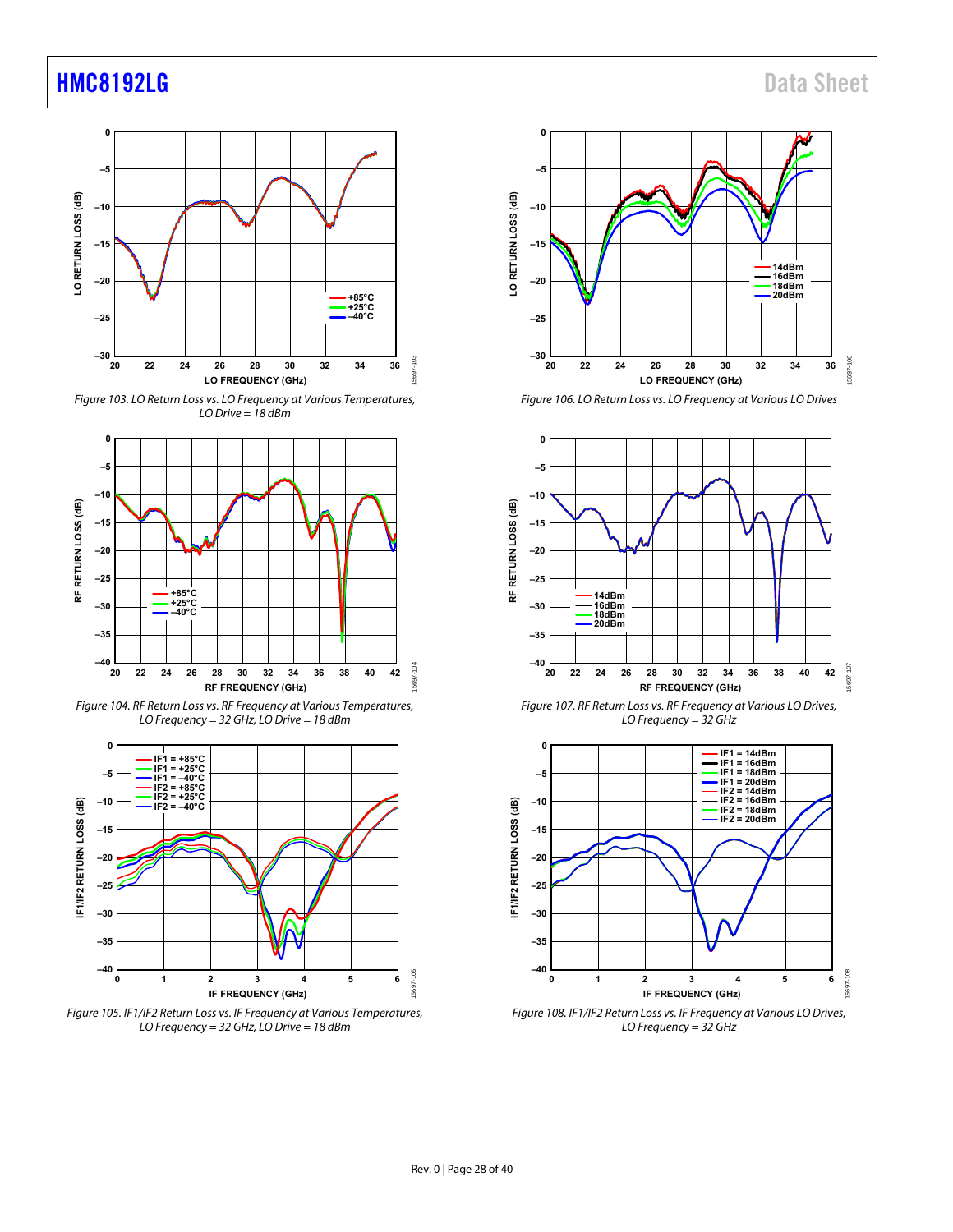#### <span id="page-28-0"></span>**IF BANDWIDTH PERFORMANCE: DOWNCONVERTER, UPPER SIDEBAND (LOW-SIDE LO)**

Data over the IF frequency was taken without an external 90° hybrid at the IFx ports.



Figure 109. Conversion Gain vs. IF Frequency at Various Temperatures, LO Drive =  $18$  dBm at  $32$  GHz



LO Drive =  $18$  dBm at 32 GHz



Figure 111. Conversion Gain vs. IF Frequency at Various LO Drives, LO Frequency = 32 GHz,  $T_A = 25^{\circ}C$ 



LO Frequency = 32 GHz,  $T_A = 25^{\circ}C$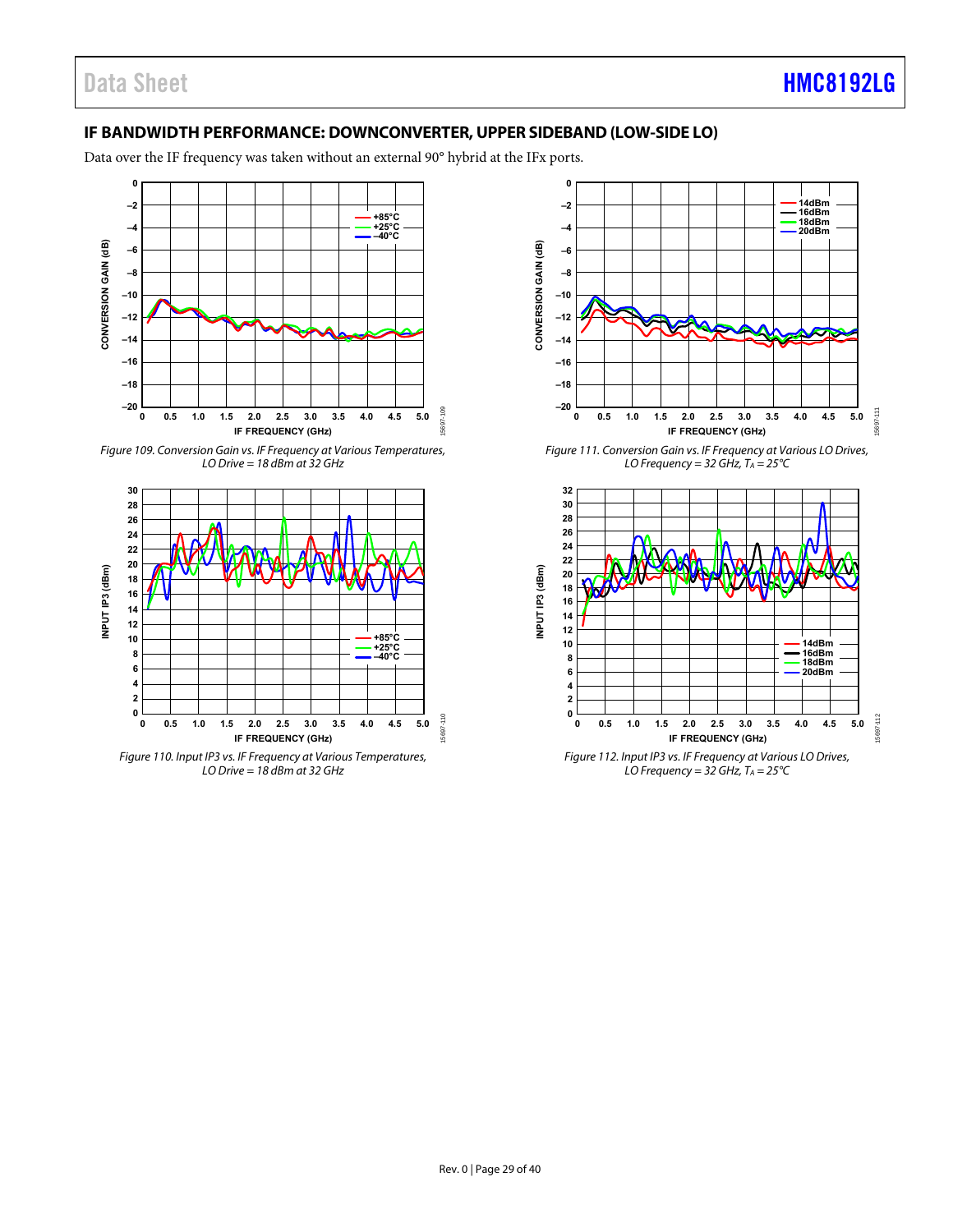### <span id="page-29-0"></span>**IF BANDWIDTH PERFORMANCE: DOWNCONVERTER, LOWER SIDEBAND (HIGH-SIDE LO)**

Data over the IF frequency was taken without an external 90° hybrid at the IFx ports.



Figure 113. Conversion Gain vs. IF Frequency at Various Temperatures, LO Drive =  $18$  dBm at  $32$  GHz



LO Drive =  $18$  dBm at 32 GHz



Figure 115. Conversion Gain vs. IF Frequency at Various LO Drives, LO Frequency = 32 GHz,  $T_A = 25^{\circ}C$ 



LO Frequency = 32 GHz,  $T_A = 25^{\circ}C$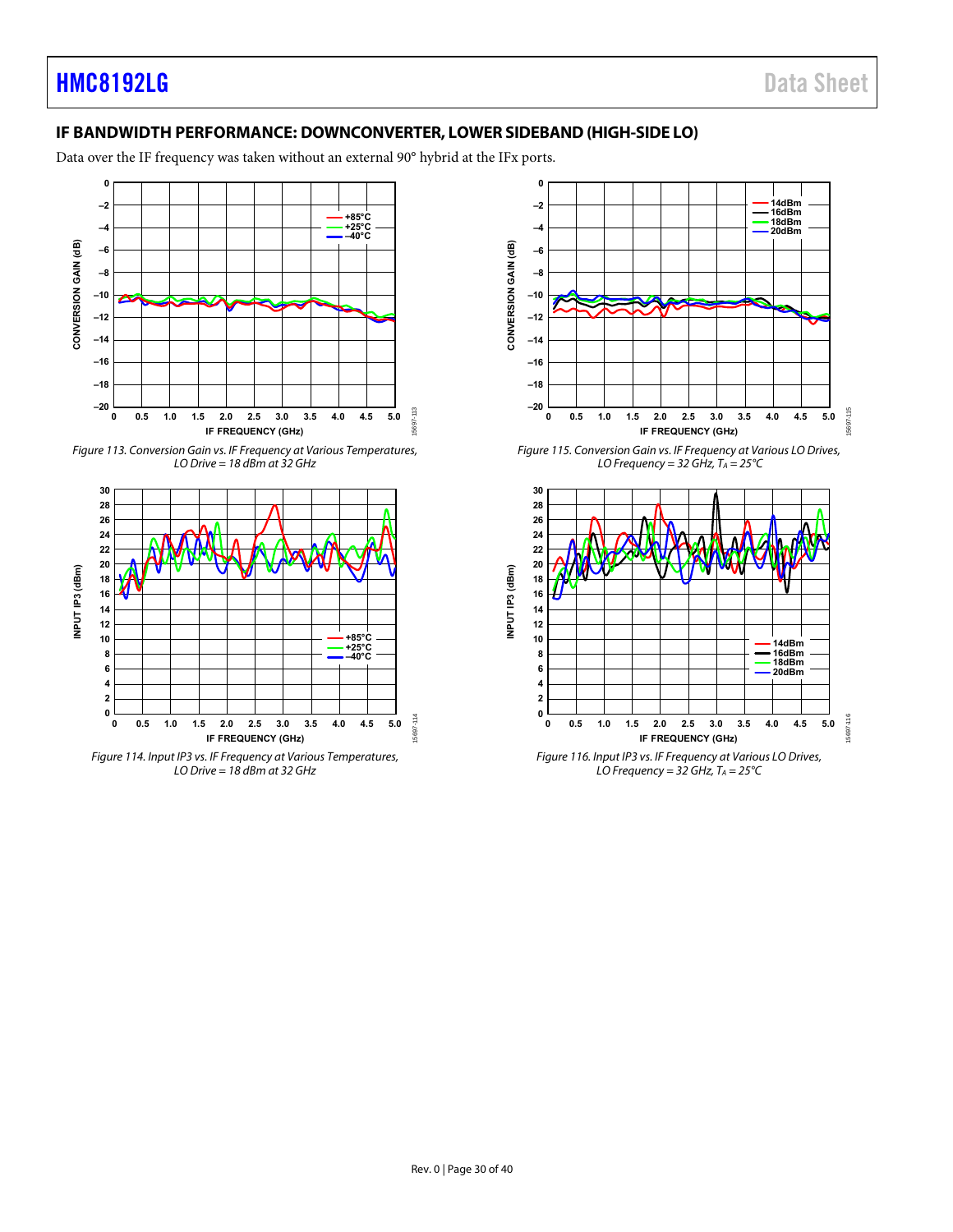### Data Sheet **[HMC8192LG](http://www.analog.com/HMC8192?doc=HMC8192LG.pdf)**

#### <span id="page-30-0"></span>**AMPLITUDE AND PHASE IMBALANCE PERFORMANCE: DOWNCONVERTER, UPPER SIDEBAND (LOW-SIDE LO)**



Figure 117. Amplitude Imbalance vs. RF Frequency at Various Temperatures, LO Drive =  $18$  dBm, IF =  $100$  MHz



Figure 118. Phase Imbalance vs. RF Frequency at Various Temperatures, LO Drive =  $18$  dBm, IF =  $100$  MHz



Figure 119. Amplitude Imbalance vs. RF Frequency at Various LO Drives,  $IF = 100 MHz, T_A = 25°C$ 



Figure 120. Phase Imbalance vs. RF Frequency at Various LO Drives,  $IF = 100 MHz, T_A = 25^{\circ}C$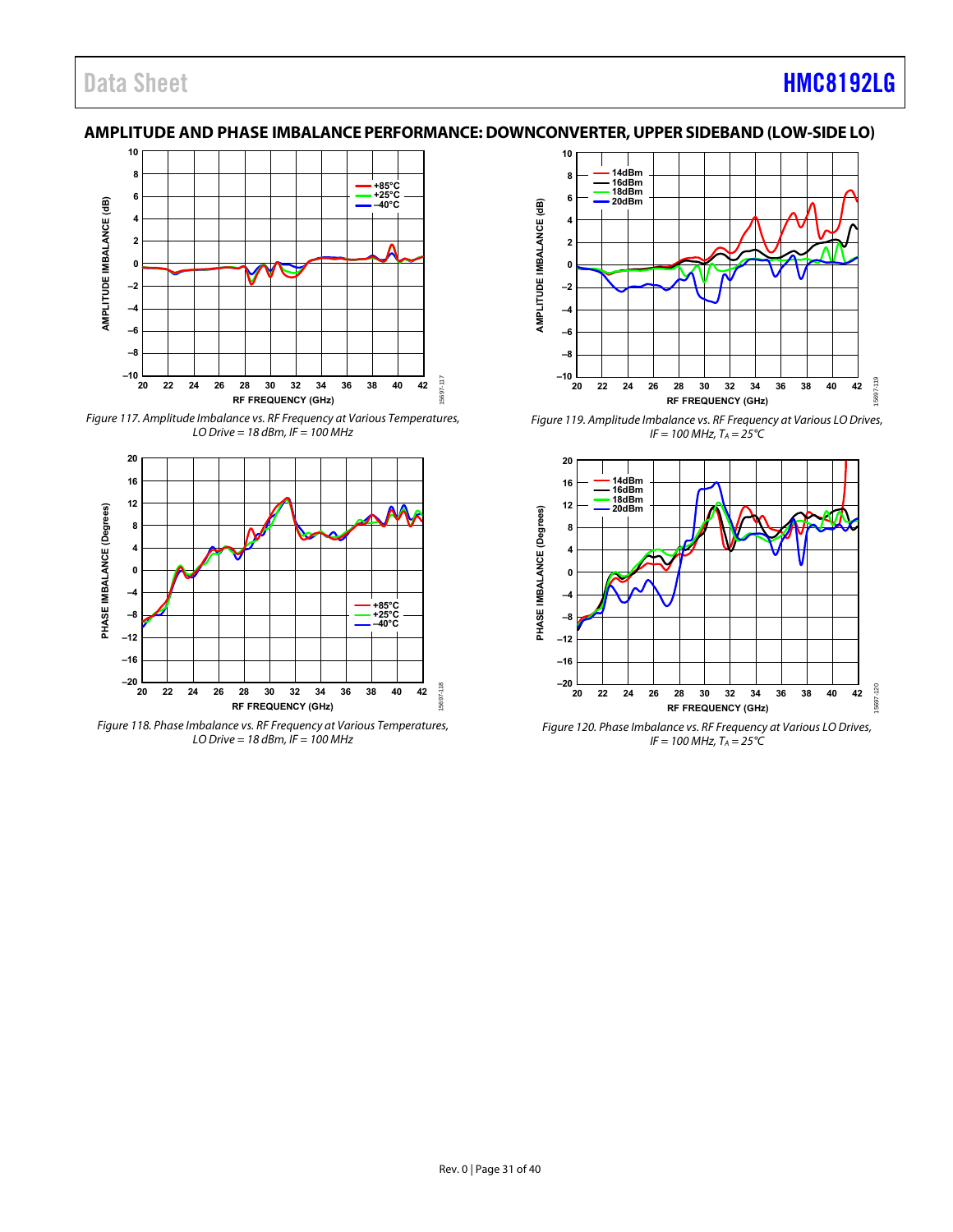#### <span id="page-31-0"></span>**SPURIOUS AND HARMONICS PERFORMANCE**

Data was taken without an IF hybrid at the IFx ports. N/A means not applicable.

#### **Downconverter M × N Spurious Outputs**

Mixer spurious products are measured in dBc from the IF output power level, unless otherwise specified. Spur values are (M × RF) −  $(N \times LO)$ .

IF = 100 MHz, RF = 20,000 MHz, LO = 19,900 MHz, RF power =  $-10$  dBm, LO power = 18 dBm, and T<sub>A</sub> = 25°C.

|               |                         |     | $N \times$ LO |     |     |     |     |  |
|---------------|-------------------------|-----|---------------|-----|-----|-----|-----|--|
|               |                         | 0   |               | 2   | 3   | 4   | 5   |  |
|               | 0                       | N/A | 10            | 37  | N/A | N/A | N/A |  |
| $M \times RF$ | 1                       | 14  | 0             | 45  | 62  | N/A | N/A |  |
|               | $\overline{\mathbf{2}}$ | 66  | 76            | 66  | 74  | 66  | N/A |  |
|               | 3                       | N/A | 66            | 75  | 67  | 74  | 66  |  |
|               | 4                       | N/A | N/A           | 66  | 74  | 88  | 76  |  |
|               | 5                       | N/A | N/A           | N/A | 63  | 75  | 88  |  |

IF = 100 MHz, RF = 30,000 MHz, LO = 29,900 MHz, RF power =  $-10$  dBm, LO power = 18 dBm, and T<sub>A</sub> = 25 °C.

|               |                         |     | $N \times$ LO |                         |     |     |     |  |
|---------------|-------------------------|-----|---------------|-------------------------|-----|-----|-----|--|
|               |                         | 0   | 1             | $\overline{\mathbf{2}}$ | 3   | 4   | 5   |  |
| $M \times RF$ | 0                       | N/A | 1             | N/A                     | N/A | N/A | N/A |  |
|               | 1                       | 19  | 0             | 49                      | N/A | N/A | N/A |  |
|               | $\overline{\mathbf{2}}$ | N/A | 72            | 79                      | 71  | N/A | N/A |  |
|               | 3                       | N/A | N/A           | 70                      | 83  | 72  | N/A |  |
|               | 4                       | N/A | N/A           | N/A                     | 70  | 88  | 73  |  |
|               | 5                       | N/A | N/A           | N/A                     | N/A | 69  | 89  |  |

 $IF = 100 MHz$ ,  $RF = 40,000 MHz$ ,  $LO = 39,900 MHz$ ,  $RF$  power =  $-10$  dBm, LO power = 18 dBm, and T<sub>A</sub> = 25°C.

|               |                | $N \times$ LO |      |                         |       |       |       |  |  |
|---------------|----------------|---------------|------|-------------------------|-------|-------|-------|--|--|
|               |                | 0             | 1    | $\overline{\mathbf{2}}$ | 3     | 4     | 5     |  |  |
|               | 0              | N/A           | $-4$ | N/A                     | N/A   | N/A   | N/A   |  |  |
|               |                | $+17$         | N/A  | N/A                     | N/A   | N/A   | N/A   |  |  |
| $M \times RF$ | $\overline{2}$ | N/A           | N/A  | $+56$                   | $+61$ | N/A   | N/A   |  |  |
|               | 3              | N/A           | N/A  | $+62$                   | $+79$ | $+61$ | N/A   |  |  |
|               | 4              | N/A           | N/A  | N/A                     | $+62$ | $+81$ | N/A   |  |  |
|               | 5              | N/A           | N/A  | N/A                     | N/A   | $+58$ | $+86$ |  |  |

IF = 2500 MHz, RF = 20,000 MHz, LO = 17,500 MHz, RF power =  $-10$  dBm, LO power = 18 dBm, and T<sub>A</sub> = 25°C.

|               |              | $N \times LO$ |     |              |     |     |     |  |
|---------------|--------------|---------------|-----|--------------|-----|-----|-----|--|
|               |              | 0             |     | $\mathbf{2}$ | 3   | 4   | 5   |  |
|               | 0            | N/A           | 12  | 32           | N/A | N/A | N/A |  |
| $M \times RF$ | 1            | 14            | 0   | 26           | 47  | 59  | N/A |  |
|               | $\mathbf{2}$ | 64            | 73  | 72           | 63  | 71  | 60  |  |
|               | 3            | N/A           | 63  | 72           | 80  | 79  | 73  |  |
|               | 4            | N/A           | N/A | 64           | 73  | 77  | 80  |  |
|               | 5            | N/A           | N/A | N/A          | 60  | 71  | 64  |  |

IF = 2500 MHz, RF = 30,000 MHz, LO = 27,500 MHz, RF power =  $-10$  dBm, LO power = 18 dBm, and T<sub>A</sub> = 25°C.

|               |                | $N \times$ LO |     |                         |     |     |     |  |
|---------------|----------------|---------------|-----|-------------------------|-----|-----|-----|--|
|               |                | 0             | 1   | $\overline{\mathbf{2}}$ | 3   | 4   | 5   |  |
| $M \times RF$ | 0              | N/A           | 8   | N/A                     | N/A | N/A | N/A |  |
|               | 1              | 19            | 0   | 52                      | N/A | N/A | N/A |  |
|               | $\overline{2}$ | N/A           | 69  | 66                      | 70  | 60  | N/A |  |
|               | 3              | N/A           | N/A | 68                      | 80  | 75  | 57  |  |
|               | 4              | N/A           | N/A | N/A                     | 67  | 76  | 76  |  |
|               | 5              | N/A           | N/A | N/A                     | N/A | 65  | 80  |  |

IF = 2500 MHz, RF = 40,000 MHz, LO = 37,500 MHz, RF power =  $-10$  dBm, LO power = 18 dBm, and T<sub>A</sub> = 25°C.

|               |                |       |       | $N \times LO$           |       |       |       |
|---------------|----------------|-------|-------|-------------------------|-------|-------|-------|
|               |                | 0     | 1     | $\overline{\mathbf{2}}$ | 3     | 4     | 5     |
| $M \times RF$ | 0              | N/A   | $-8$  | N/A                     | N/A   | N/A   | N/A   |
|               | 1              | $+17$ | 0     | $+43$                   | N/A   | N/A   | N/A   |
|               | $\overline{2}$ | N/A   | $+59$ | $+59$                   | $+66$ | N/A   | N/A   |
|               | 3              | N/A   | N/A   | $+57$                   | $+76$ | $+65$ | N/A   |
|               | 4              | N/A   | N/A   | N/A                     | $+55$ | $+77$ | $+66$ |
|               | 5              | N/A   | N/A   | N/A                     | N/A   | $+57$ | $+77$ |

IF = 5000 MHz, RF = 20,000 MHz, LO = 15,000 MHz, RF power =  $-10$  dBm, LO power = 18 dBm, and T<sub>A</sub> = 25°C.

|               |                |       |              | $N \times LO$           |       |       |       |
|---------------|----------------|-------|--------------|-------------------------|-------|-------|-------|
|               |                | 0     | 1            | $\overline{\mathbf{2}}$ | 3     | 4     | 5     |
| $M \times RF$ | 0              | N/A   | -4           | $+26$                   | $+30$ | N/A   | N/A   |
|               | 1              | $+13$ | $\mathbf{0}$ | $+24$                   | $+35$ | $+46$ | N/A   |
|               | $\overline{2}$ | $+45$ | $+35$        | $+24$                   | N/A   | $+13$ | $+53$ |
|               | 3              | N/A   | $+30$        | $+26$                   | $-4$  | N/A   | $-4$  |
|               | 4              | N/A   | N/A          | $+54$                   | $+53$ | $+13$ | N/A   |
|               | 5              | N/A   | N/A          | N/A                     | N/A   | $+40$ | $+35$ |

 $IF = 5000 MHz$ ,  $RF = 30,000 MHz$ ,  $LO = 25,000 MHz$ ,  $RF$  power =  $-10$  dBm, LO power = 18 dBm, and T<sub>A</sub> = 25°C.

|               |                |     | $N \times$ LO |              |           |     |     |  |  |  |  |
|---------------|----------------|-----|---------------|--------------|-----------|-----|-----|--|--|--|--|
|               |                | 0   |               | $\mathbf{2}$ | 3         | 4   | 5   |  |  |  |  |
| $M \times RF$ | 0              | N/A | 6             | 34           | N/A       | N/A | N/A |  |  |  |  |
|               | 1              | 18  | $\mathbf 0$   | 37           | 61        | N/A | N/A |  |  |  |  |
|               | $\overline{2}$ | N/A | 63            | 72           | 73        | 65  | N/A |  |  |  |  |
|               | 3              | N/A | N/A           | 65           | 73        | 68  | 65  |  |  |  |  |
|               | 4              | N/A | N/A           | N/A          | 61        | 37  | N/A |  |  |  |  |
|               | 5              | N/A | N/A           | N/A          | <b>NA</b> | 34  | 6   |  |  |  |  |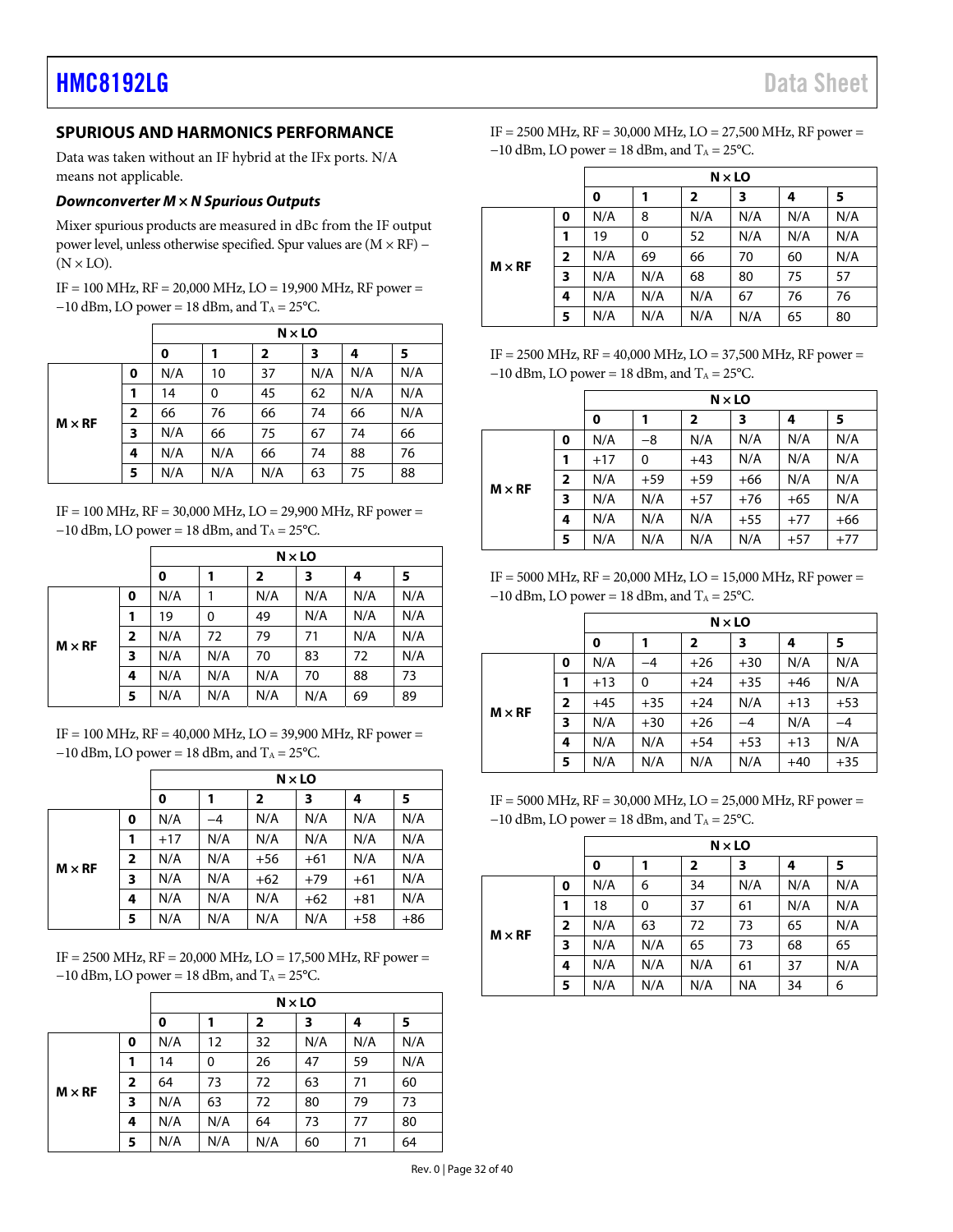# Data Sheet **[HMC8192LG](http://www.analog.com/HMC8192?doc=HMC8192LG.pdf)**

| IF = 5000 MHz, RF = 40,000 MHz, LO = 35,000 MHz, RF power = |
|-------------------------------------------------------------|
| $-10$ dBm, LO power = 18 dBm, and $T_A = 25$ °C.            |

|               |                |     | $N \times$ LO |                         |     |     |     |  |  |  |
|---------------|----------------|-----|---------------|-------------------------|-----|-----|-----|--|--|--|
|               |                | 0   | 1             | $\overline{\mathbf{2}}$ | 3   | 4   | 5   |  |  |  |
|               | 0              | N/A | 4             | N/A                     | N/A | N/A | N/A |  |  |  |
|               | 1              | 17  | 0             | 44                      | N/A | N/A | N/A |  |  |  |
| $M \times RF$ | $\overline{2}$ | N/A | 57            | 65                      | 69  | N/A | N/A |  |  |  |
|               | 3              | N/A | N/A           | 56                      | 73  | 69  | N/A |  |  |  |
|               | 4              | N/A | N/A           | N/A                     | N/A | 72  | 74  |  |  |  |
|               | 5              | N/A | N/A           | N/A                     | N/A | N/A | 70  |  |  |  |

IF = 100 MHz, RF = 20,000 MHz, LO = 20,100 MHz, RF power =  $-10$  dBm, LO power = 18 dBm, and T<sub>A</sub> = 25°C.

|               |                         |     | $N \times LO$ |              |     |     |     |  |  |
|---------------|-------------------------|-----|---------------|--------------|-----|-----|-----|--|--|
|               |                         | 0   |               | $\mathbf{2}$ | 3   | 4   | 5   |  |  |
|               | 0                       | N/A | 11            | 36           | N/A | N/A | N/A |  |  |
|               | 1                       | 14  | 0             | 53           | 63  | N/A | N/A |  |  |
| $M \times RF$ | $\overline{\mathbf{2}}$ | 69  | 77            | 67           | 75  | 67  | N/A |  |  |
|               | 3                       | N/A | 66            | 77           | 67  | 76  | 66  |  |  |
|               | 4                       | N/A | N/A           | 66           | 75  | 88  | 77  |  |  |
|               | 5                       | N/A | N/A           | N/A          | 65  | 76  | 89  |  |  |

IF = 100 MHz, RF = 30,000 MHz, LO = 29,900 MHz, RF power =  $-10$  dBm, LO power = 18 dBm, and T<sub>A</sub> = 25°C.

|               |                |     | $N \times$ LO |                         |     |     |     |  |  |
|---------------|----------------|-----|---------------|-------------------------|-----|-----|-----|--|--|
|               |                | 0   |               | $\overline{\mathbf{2}}$ | 3   | 4   | 5   |  |  |
|               | 0              | N/A | 2             | N/A                     | N/A | N/A | N/A |  |  |
|               | 1              | 19  | 0             | 49                      | N/A | N/A | N/A |  |  |
| $M \times RF$ | $\overline{2}$ | N/A | 73            | 71                      | 71  | N/A | N/A |  |  |
|               | 3              | N/A | N/A           | 71                      | 83  | 71  | N/A |  |  |
|               | 4              | N/A | N/A           | N/A                     | 72  | 90  | 73  |  |  |
|               | 5              | N/A | N/A           | N/A                     | N/A | 74  | 89  |  |  |

IF = 100 MHz, RF = 40,000 MHz, LO = 39,900 MHz, RF power =  $-10$  dBm, LO power = 18 dBm, and T<sub>A</sub> = 25°C.

|               |                         |       | $N \times LO$ |              |       |       |       |  |  |
|---------------|-------------------------|-------|---------------|--------------|-------|-------|-------|--|--|
|               |                         | 0     |               | $\mathbf{2}$ | 3     | 4     | 5     |  |  |
|               | 0                       | N/A   | $-3$          | N/A          | N/A   | N/A   | N/A   |  |  |
|               |                         | $+17$ | 0             | $+46$        | N/A   | N/A   | N/A   |  |  |
| $M \times RF$ | $\overline{\mathbf{2}}$ | N/A   | $+61$         | $+56$        | $+61$ | N/A   | N/A   |  |  |
|               | 3                       | N/A   | N/A           | $+61$        | $+83$ | $+61$ | N/A   |  |  |
|               | 4                       | N/A   | N/A           | N/A          | $+63$ | $+83$ | $+62$ |  |  |
|               | 5                       | N/A   | N/A           | N/A          | N/A   | $+64$ | $+85$ |  |  |

IF = 2500 MHz, RF = 20,000 MHz, LO = 22,500 MHz, RF power =  $-10$  dBm, LO power = 18 dBm, and T<sub>A</sub> = 25°C.

|               |              |     | $N \times$ LO |              |     |     |     |  |  |
|---------------|--------------|-----|---------------|--------------|-----|-----|-----|--|--|
|               |              | 0   | 1             | $\mathbf{2}$ | 3   | 4   | 5   |  |  |
| $M \times RF$ | 0            | N/A | 3             | 32           | N/A | N/A | N/A |  |  |
|               | 1            | 15  | 0             | 41           | 59  | N/A | N/A |  |  |
|               | $\mathbf{2}$ | 66  | 77            | 73           | 72  | 61  | N/A |  |  |
|               | 3            | N/A | 64            | 78           | 77  | 72  | N/A |  |  |
|               | 4            | N/A | N/A           | 67           | 78  | 81  | 72  |  |  |
|               | 5            | N/A | N/A           | N/A          | 70  | 81  | 80  |  |  |

IF = 2500 MHz, RF = 30,000 MHz, LO = 32,500 MHz, RF power =  $-10$  dBm, LO power = 18 dBm, and T<sub>A</sub> = 25°C.

|               |                |       | $N \times LO$ |              |       |       |       |  |  |
|---------------|----------------|-------|---------------|--------------|-------|-------|-------|--|--|
|               |                | 0     | 1             | $\mathbf{z}$ | 3     | 4     | 5     |  |  |
|               | 0              | N/A   | $-2$          | N/A          | N/A   | N/A   | N/A   |  |  |
|               | 1              | $+18$ | 0             | $+41$        | N/A   | N/A   | $+18$ |  |  |
| $M \times RF$ | $\overline{2}$ | N/A   | $+71$         | $+63$        | $+64$ | N/A   | N/A   |  |  |
|               | 3              | N/A   | N/A           | $+72$        | $+79$ | $+65$ | N/A   |  |  |
|               | 4              | N/A   | N/A           | N/A          | $+73$ | $+79$ | N/A   |  |  |
|               | 5              | N/A   | N/A           | N/A          | N/A   | $+76$ | N/A   |  |  |

IF = 100 MHz, RF = 20,000 MHz, LO = 25,000 MHz, RF power =  $-10$  dBm, LO power = 18 dBm, and T<sub>A</sub> = 25°C.

|               |                |     | $N \times LO$ |                         |     |     |     |  |  |  |
|---------------|----------------|-----|---------------|-------------------------|-----|-----|-----|--|--|--|
|               |                | 0   |               | $\overline{\mathbf{2}}$ | 3   | 4   | 5   |  |  |  |
|               | 0              | N/A | 7             | 34                      | N/A | N/A | N/A |  |  |  |
|               | 1              | 15  | 0             | 64                      | N/A | N/A | N/A |  |  |  |
| $M \times RF$ | $\overline{2}$ | 65  | 80            | 75                      | 67  | N/A | N/A |  |  |  |
|               | 3              | N/A | 67            | 77                      | 78  | 67  | N/A |  |  |  |
|               | 4              | N/A | N/A           | 67                      | N/A | 15  | 40  |  |  |  |
|               | 5              | N/A | N/A           | 40                      | 7   | N/A | 7   |  |  |  |

IF = 2500 MHz, RF = 30,000 MHz, LO = 35,000 MHz, RF power =  $-10$  dBm, LO power = 18 dBm, and T<sub>A</sub> = 25°C.

|               |                         |     | $N \times LO$ |                         |     |     |     |  |  |  |
|---------------|-------------------------|-----|---------------|-------------------------|-----|-----|-----|--|--|--|
|               |                         | 0   | 1             | $\overline{\mathbf{2}}$ | 3   | 4   | 5   |  |  |  |
|               | 0                       | N/A | 5             | N/A                     | N/A | N/A | N/A |  |  |  |
|               | 1                       | 18  | 0             | 48                      | N/A | N/A | N/A |  |  |  |
|               | $\overline{\mathbf{2}}$ | N/A | 71            | 76                      | 60  | N/A | N/A |  |  |  |
| $M \times RF$ | 3                       | N/A | N/A           | 75                      | 75  | 59  | N/A |  |  |  |
|               | 4                       | N/A | N/A           | 58                      | 76  | 74  | N/A |  |  |  |
|               | 5                       | N/A | N/A           | N/A                     | 59  | 76  | 71  |  |  |  |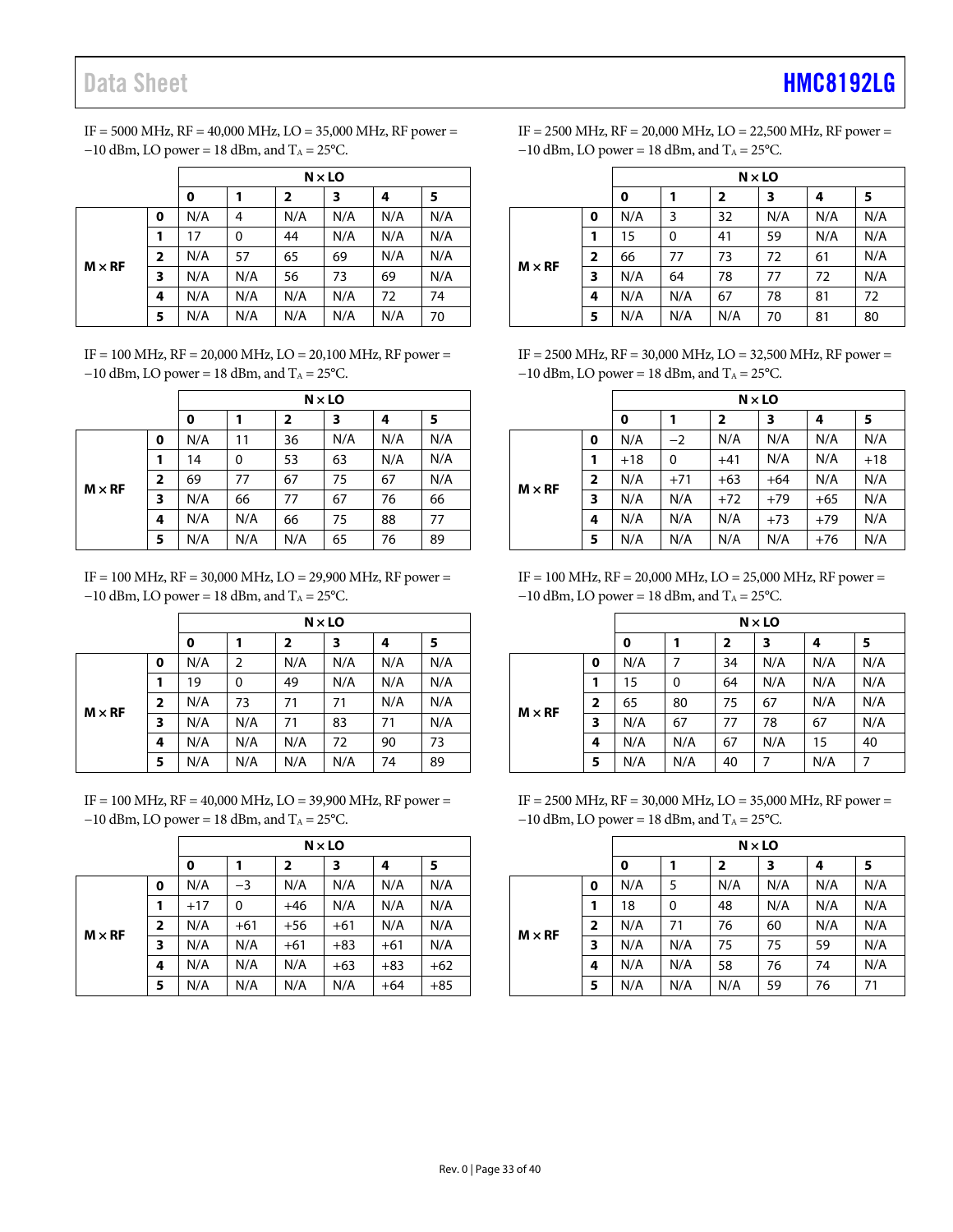#### **Upconverter M × N Spurious Outputs**

Mixer spurious products are measured in dBc from the RF output power level, unless otherwise specified. Hybrid loss is not de-embedded.

| $IF = 100 MHz$ , $RF = 20,000 MHz$ , $LO = 19,900 MHz$ , $IF$ power = |
|-----------------------------------------------------------------------|
| $-10$ dBm, LO power = 18 dBm, and T <sub>A</sub> = 25 <sup>o</sup> C. |

|               |      |     |    |                | $N \times LO$ |     |     |
|---------------|------|-----|----|----------------|---------------|-----|-----|
|               |      | 0   | 1  | $\overline{2}$ | 3             | 4   | 5   |
|               | -5   | 90  | 79 | 70             | N/A           | N/A | N/A |
|               | -4   | 92  | 78 | 70             | N/A           | N/A | N/A |
|               | -3   | 93  | 78 | 69             | N/A           | N/A | N/A |
|               | $-2$ | 91  | 67 | 69             | N/A           | N/A | N/A |
|               | $-1$ | 43  | 20 | 31             | N/A           | N/A | N/A |
| $M \times IF$ | 0    | N/A | 7  | 24             | N/A           | N/A | N/A |
|               | $+1$ | 43  | 0  | 42             | N/A           | N/A | N/A |
|               | $+2$ | 93  | 60 | 69             | N/A           | N/A | N/A |
|               | $+3$ | 90  | 81 | 70             | N/A           | N/A | N/A |
|               | $+4$ | 92  | 79 | 71             | N/A           | N/A | N/A |
|               | $+5$ | N/A | 81 | 71             | N/A           | N/A | N/A |

IF = 100 MHz, RF = 30,000 MHz, LO = 29,900 MHz, IF power =  $-10$  dBm, LO power = 18 dBm, and T<sub>A</sub> = 25°C.

|               |      |     |     |              | $N \times LO$ |     |     |
|---------------|------|-----|-----|--------------|---------------|-----|-----|
|               |      | 0   | 1   | $\mathbf{2}$ | 3             | 4   | 5   |
|               | -5   | 91  | 74  | N/A          | N/A           | N/A | N/A |
|               | -4   | 91  | 75  | N/A          | N/A           | N/A | N/A |
|               | -3   | 91  | 69  | N/A          | N/A           | N/A | N/A |
|               | $-2$ | 92  | 69  | N/A          | N/A           | N/A | N/A |
|               | $-1$ | 43  | 19  | N/A          | N/A           | N/A | N/A |
| $M \times IF$ | 0    | N/A | N/A | N/A          | N/A           | N/A | N/A |
|               | $+1$ | 43  | 0   | N/A          | N/A           | N/A | N/A |
|               | $+2$ | 91  | 58  | N/A          | N/A           | N/A | N/A |
|               | $+3$ | 92  | 73  | N/A          | N/A           | N/A | N/A |
|               | +4   | 91  | 74  | N/A          | N/A           | N/A | N/A |
|               | $+5$ | N/A | 72  | N/A          | N/A           | N/A | N/A |

IF = 100 MHz, RF = 40,000 MHz, LO = 39,900 MHz, IF power =  $-10$  dBm, LO power = 18 dBm, and T<sub>A</sub> = 25°C.

|               |      |       |       |              | $N \times LO$ |     |     |
|---------------|------|-------|-------|--------------|---------------|-----|-----|
|               |      | 0     | 1     | $\mathbf{2}$ | 3             | 4   | 5   |
|               | -5   | $+90$ | $+68$ | N/A          | N/A           | N/A | N/A |
|               | -4   | $+89$ | $+66$ | N/A          | N/A           | N/A | N/A |
|               | $-3$ | $+90$ | $+65$ | N/A          | N/A           | N/A | N/A |
|               | $-2$ | $+65$ | $+60$ | N/A          | N/A           | N/A | N/A |
|               | $-1$ | $+41$ | $+18$ | N/A          | N/A           | N/A | N/A |
| $M \times IF$ | 0    | N/A   | -8    | N/A          | N/A           | N/A | N/A |
|               | $+1$ | $+41$ | N/A   | N/A          | N/A           | N/A | N/A |
|               | $+2$ | $+90$ | $+58$ | N/A          | N/A           | N/A | N/A |
|               | $+3$ | $+90$ | $+67$ | N/A          | N/A           | N/A | N/A |
|               | $+4$ | $+90$ | $+66$ | N/A          | N/A           | N/A | N/A |
|               | $+5$ | N/A   | $+67$ | N/A          | N/A           | N/A | N/A |

| IF = 2500 MHz, $RF = 20,000$ MHz, $LO = 17,500$ MHz, IF power = |
|-----------------------------------------------------------------|
| $-10$ dBm, LO power = 18 dBm, and $T_A = 25^{\circ}C$ .         |

|               |      |     |    | $N \times LO$  |     |     |     |
|---------------|------|-----|----|----------------|-----|-----|-----|
|               |      | 0   | 1  | $\overline{2}$ | 3   | 4   | 5   |
|               | -5   | 81  | 81 | 75             | 67  | N/A | N/A |
|               | $-4$ | 81  | 82 | 75             | 66  | N/A | N/A |
|               | -3   | 81  | 83 | 75             | 64  | N/A | N/A |
|               | $-2$ | 82  | 80 | 64             | 63  | N/A | N/A |
|               | $-1$ | 17  | 23 | 22             | 38  | N/A | N/A |
| $M \times IF$ | 0    | N/A | 7  | 18             | N/A | N/A | N/A |
|               | $+1$ | 17  | 0  | 31             | N/A | N/A | N/A |
|               | $+2$ | 81  | 75 | 66             | N/A | N/A | N/A |
|               | $+3$ | 82  | 75 | 66             | N/A | N/A | N/A |
|               | $+4$ | 80  | 75 | 65             | N/A | N/A | N/A |
|               | $+5$ | 78  | 64 | 62             | N/A | N/A | N/A |

IF = 2500 MHz, RF = 30,000 MHz, LO = 27,500 MHz, IF power =  $-10$  dBm, LO power = 18 dBm, and T<sub>A</sub> = 25°C.

|      |      |     |     | $N \times LO$ |     |     |     |
|------|------|-----|-----|---------------|-----|-----|-----|
|      |      | 0   | 1   | 2             | 3   | 4   | 5   |
|      | -5   | 79  | 77  | 65            | N/A | N/A | N/A |
|      | -4   | 80  | 77  | 62            | N/A | N/A | N/A |
|      | -3   | 81  | 74  | 61            | N/A | N/A | N/A |
|      | $-2$ | 80  | 66  | 61            | N/A | N/A | N/A |
|      | $-1$ | 14  | 16  | N/A           | N/A | N/A | N/A |
| M×IF | 0    | N/A | N/A | N/A           | N/A | N/A | N/A |
|      | $+1$ | 14  | 0   | N/A           | N/A | N/A | N/A |
|      | $+2$ | 79  | 71  | N/A           | N/A | N/A | N/A |
|      | $+3$ | 77  | 66  | N/A           | N/A | N/A | N/A |
|      | $+4$ | 81  | 64  | N/A           | N/A | N/A | N/A |
|      | $+5$ | 79  | 67  | N/A           | N/A | N/A | N/A |

IF = 2500 MHz, RF = 40,000 MHz, LO = 37,500 MHz, IF power =  $-10$  dBm, LO power = 18 dBm, and T<sub>A</sub> = 25°C.

|               |      |       |       |                | $N \times LO$ |     |     |
|---------------|------|-------|-------|----------------|---------------|-----|-----|
|               |      | 0     | 1     | $\overline{2}$ | 3             | 4   | 5   |
|               | -5   | $+80$ | $+72$ | N/A            | N/A           | N/A | N/A |
|               | -4   | $+79$ | $+71$ | N/A            | N/A           | N/A | N/A |
|               | -3   | $+80$ | $+70$ | N/A            | N/A           | N/A | N/A |
|               | $-2$ | $+78$ | $+65$ | N/A            | N/A           | N/A | N/A |
|               | $-1$ | $+15$ | $+18$ | N/A            | N/A           | N/A | N/A |
| $M \times IF$ | 0    | N/A   | $-4$  | N/A            | N/A           | N/A | N/A |
|               | $+1$ | $+15$ | 0     | N/A            | N/A           | N/A | N/A |
|               | $+2$ | $+80$ | $+65$ | N/A            | N/A           | N/A | N/A |
|               | $+3$ | $+80$ | $+61$ | N/A            | N/A           | N/A | N/A |
|               | $+4$ | $+76$ | $+60$ | N/A            | N/A           | N/A | N/A |
|               | $+5$ | $+77$ | $+59$ | N/A            | N/A           | N/A | N/A |

Rev. 0 | Page 34 of 40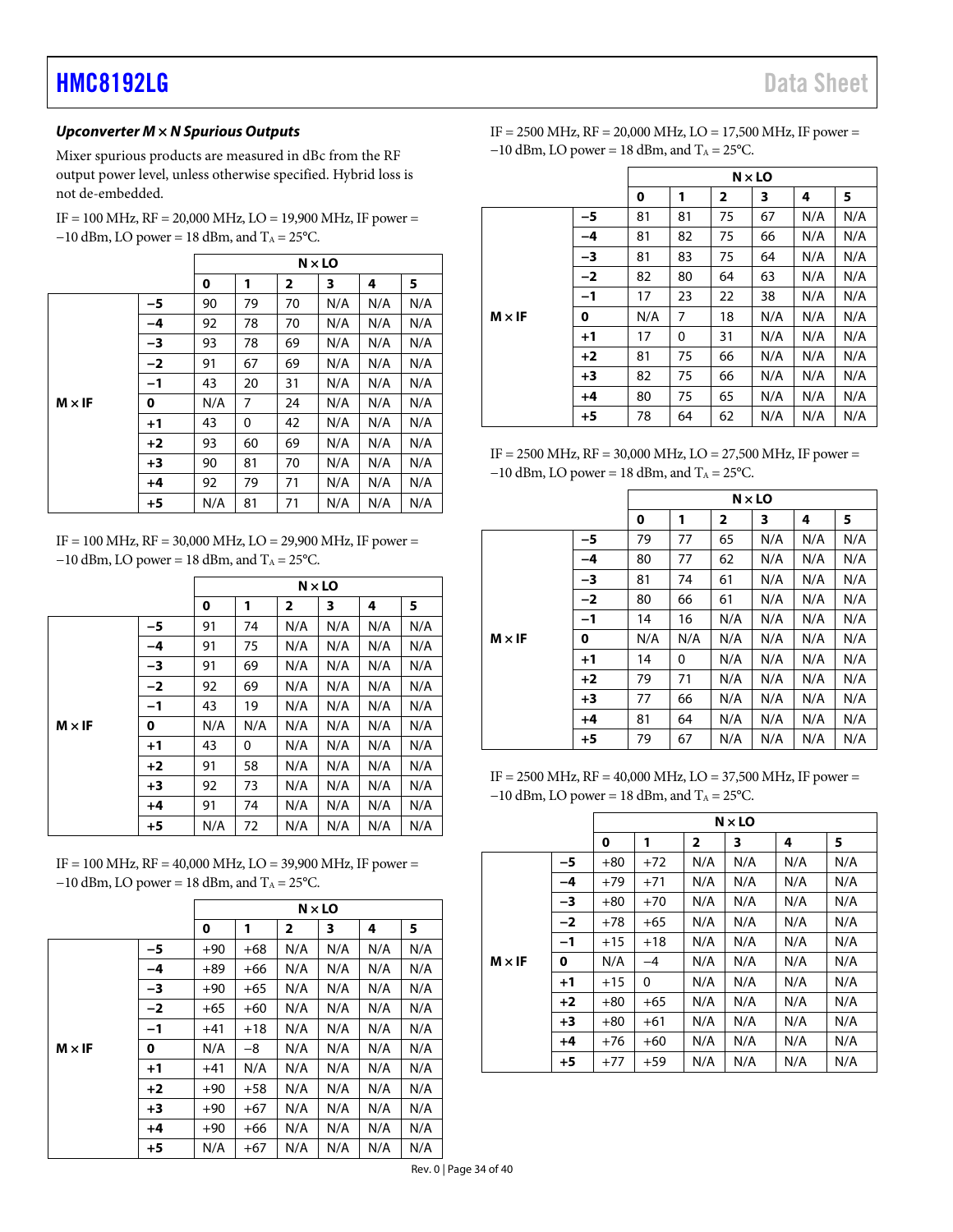# Data Sheet **[HMC8192LG](http://www.analog.com/HMC8192?doc=HMC8192LG.pdf)**

IF = 5000 MHz, RF = 20,000 MHz, LO = 15,000 MHz, IF power =  $-10$  dBm, LO power = 18 dBm, and T<sub>A</sub> = 25°C.

|               |      |     |     |                | $N \times LO$ |     |     |
|---------------|------|-----|-----|----------------|---------------|-----|-----|
|               |      | 0   | 1   | $\overline{2}$ | 3             | 4   | 5   |
|               | -5   | 21  | 32  | 12             | N/A           | 29  | 45  |
|               | $-4$ | N/A | 12  | 32             | 22            | 22  | N/A |
|               | -3   | 7   | N/A | 7              | 7             | 15  | N/A |
|               | $-2$ | 31  | 12  | N/A            | 29            | 45  | N/A |
|               | $-1$ | 12  | 32  | 22             | 22            | N/A | N/A |
| $M \times IF$ | 0    | N/A | 7   | 7              | 14            | N/A | N/A |
|               | $+1$ | 12  | 0   | 29             | 45            | N/A | N/A |
|               | $+2$ | 32  | 22  | 22             | N/A           | N/A | N/A |
|               | $+3$ | 7   | 7   | 14             | N/A           | N/A | N/A |
|               | $+4$ | N/A | 29  | 45             | N/A           | N/A | N/A |
|               | $+5$ | 22  | 22  | N/A            | N/A           | N/A | N/A |

IF = 5000 MHz, RF = 30,000 MHz, LO = 25,000 MHz, IF power = −10 dBm, LO power = 18 dBm, and T<sub>A</sub> = 25°C.

|               |      |     | $N \times$ LO |              |     |     |     |  |  |  |  |
|---------------|------|-----|---------------|--------------|-----|-----|-----|--|--|--|--|
|               |      | 0   | 1             | $\mathbf{2}$ | 3   | 4   | 5   |  |  |  |  |
|               | -5   | 1   | N/A           | 1            | 17  |     |     |  |  |  |  |
|               | -4   | 13  | 9             | N/A          | N/A | N/A | N/A |  |  |  |  |
|               | -3   | 70  | 79            | 66           | N/A | N/A | N/A |  |  |  |  |
|               | $-2$ | 80  | 70            | 64           | N/A | N/A | N/A |  |  |  |  |
|               | $-1$ | 9   | 13            | 38           | N/A | N/A | N/A |  |  |  |  |
| $M \times IF$ | 0    | N/A | 1             | 18           | N/A | N/A | N/A |  |  |  |  |
|               | $+1$ | 9   | 0             | N/A          | N/A | N/A | N/A |  |  |  |  |
|               | $+2$ | 78  | 64            | N/A          | N/A | N/A | N/A |  |  |  |  |
|               | $+3$ | 71  | 67            | N/A          | N/A | N/A | N/A |  |  |  |  |
|               | $+4$ | 13  | 36            | N/A          | N/A | N/A | N/A |  |  |  |  |
|               | $+5$ | 1   | 18            | N/A          | N/A | N/A | N/A |  |  |  |  |

IF = 5000 MHz, RF = 40,000 MHz, LO = 35,000 MHz, IF power =  $-10$  dBm, LO power = 18 dBm, and T<sub>A</sub> = 25°C.

|               |      |       |       |                | $N \times LO$ |     |     |
|---------------|------|-------|-------|----------------|---------------|-----|-----|
|               |      | 0     | 1     | $\overline{2}$ | 3             | 4   | 5   |
|               | -5   | $+72$ | $+79$ | $+60$          | $+72$         | N/A | N/A |
|               | -4   | $+74$ | $+77$ | $+60$          | $+74$         | N/A | N/A |
|               | -3   | $+76$ | $+71$ | N/A            | N/A           | N/A | N/A |
|               | $-2$ | $+55$ | $+72$ | N/A            | N/A           | N/A | N/A |
|               | $-1$ | $+8$  | $+15$ | N/A            | N/A           | N/A | N/A |
| $M \times IF$ | 0    | N/A   | $-2$  | N/A            | N/A           | N/A | N/A |
|               | $+1$ | $+8$  | 0     | $+8$           | N/A           | N/A | N/A |
|               | $+2$ | $+76$ | $+58$ | $+76$          | N/A           | N/A | N/A |
|               | $+3$ | $+76$ | $+58$ | $+76$          | N/A           | N/A | N/A |
|               | $+4$ | $+76$ | N/A   | $+76$          | N/A           | N/A | N/A |
|               | $+5$ | $+71$ | N/A   | $+71$          | N/A           | N/A | N/A |

IF = 100 MHz, RF = 20,000 MHz, LO = 20,100 MHz, IF power =  $-10$  dBm, LO power = 18 dBm, and T<sub>A</sub> = 25°C.

|               |      |     |    |                | $N \times$ LO |     |     |
|---------------|------|-----|----|----------------|---------------|-----|-----|
|               |      | 0   | 1  | $\overline{2}$ | 3             | 4   | 5   |
|               | -5   | 92  | 80 | 69             | 92            | N/A | N/A |
|               | -4   | 92  | 79 | 68             | 92            | N/A | N/A |
|               | -3   | 92  | 80 | 71             | 92            | N/A | N/A |
|               | $-2$ | 93  | 57 | 68             | N/A           | N/A | N/A |
|               | $-1$ | 43  | 0  | 38             | N/A           | N/A | N/A |
| $M \times IF$ | 0    | N/A | 6  | 27             | N/A           | N/A | N/A |
|               | $+1$ | 43  | 21 | 31             | N/A           | N/A | N/A |
|               | $+2$ | 94  | 71 | 65             | N/A           | N/A | N/A |
|               | $+3$ | 94  | 68 | 69             | N/A           | N/A | N/A |
|               | $+4$ | 92  | 79 | 70             | N/A           | N/A | N/A |
|               | $+5$ | 91  | 79 | 70             | N/A           | N/A | N/A |

IF = 100 MHz, RF = 30,000 MHz, LO = 30,100 MHz, IF power = −10 dBm, LO power = 18 dBm, and T<sub>A</sub> = 25°C.

|               |      | $N \times$ LO |                |                |     |     |     |  |  |
|---------------|------|---------------|----------------|----------------|-----|-----|-----|--|--|
|               |      | 0             | 1              | $\overline{2}$ | 3   | 4   | 5   |  |  |
|               | -5   | 92            | 73             | N/A            | N/A | N/A | N/A |  |  |
|               | -4   | 92            | 73             | N/A            | N/A | N/A | N/A |  |  |
|               | -3   | 90            | 72             | N/A            | N/A | N/A | N/A |  |  |
| $M \times IF$ | $-2$ | 92            | 61             | N/A            | N/A | N/A | N/A |  |  |
|               | $-1$ | 43            | 0              | N/A            | N/A | N/A | N/A |  |  |
|               | 0    | N/A           | $\overline{2}$ | N/A            | N/A | N/A | N/A |  |  |
|               | $+1$ | 43            | 19             | N/A            | N/A | N/A | N/A |  |  |
|               | $+2$ | 93            | 68             | N/A            | N/A | N/A | N/A |  |  |
|               | $+3$ | 93            | 73             | N/A            | N/A | N/A | N/A |  |  |
|               | $+4$ | 91            | 72             | N/A            | N/A | N/A | N/A |  |  |
|               | $+5$ | 91            | 74             | N/A            | N/A | N/A | N/A |  |  |

IF = 100 MHz, RF = 40,000 MHz, LO = 40,100 MHz, IF power =  $-10$  dBm, LO power = 18 dBm, and T<sub>A</sub> = 25°C.

|               |      | $N \times$ LO              |       |     |     |     |     |  |  |
|---------------|------|----------------------------|-------|-----|-----|-----|-----|--|--|
|               |      | 5<br>1<br>2<br>3<br>4<br>0 |       |     |     |     |     |  |  |
|               | -5   | $+90$                      | $+64$ | N/A | N/A | N/A | N/A |  |  |
|               | -4   | $+90$                      | $+66$ | N/A | N/A | N/A | N/A |  |  |
|               | -3   | $+92$                      | $+68$ | N/A | N/A | N/A | N/A |  |  |
|               | $-2$ | $+91$                      | $+53$ | N/A | N/A | N/A | N/A |  |  |
|               | $-1$ | $+41$                      | 0     | N/A | N/A | N/A | N/A |  |  |
| $M \times IF$ | 0    | N/A                        | -8    | N/A | N/A | N/A | N/A |  |  |
|               | $+1$ | $+41$                      | $+18$ | N/A | N/A | N/A | N/A |  |  |
|               | $+2$ | $+65$                      | $+64$ | N/A | N/A | N/A | N/A |  |  |
|               | $+3$ | $+93$                      | $+66$ | N/A | N/A | N/A | N/A |  |  |
|               | $+4$ | $+91$                      | $+67$ | N/A | N/A | N/A | N/A |  |  |
|               | $+5$ | $+90$                      | $+67$ | N/A | N/A | N/A | N/A |  |  |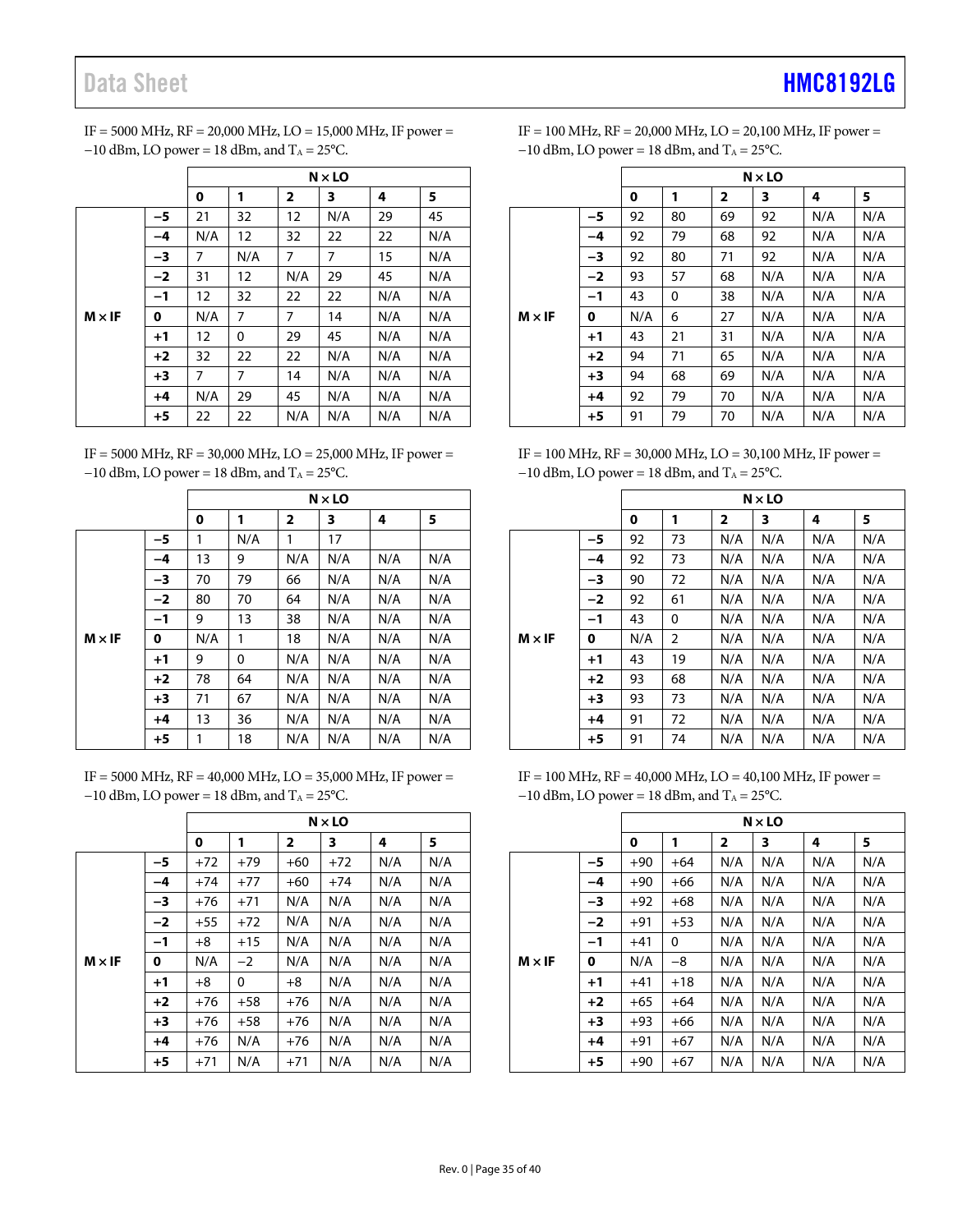IF = 2500 MHz, RF = 20,000 MHz, LO = 22,500 MHz, IF power =  $-10$  dBm, LO power = 18 dBm, and T<sub>A</sub> = 25°C.

|               |      | $N \times LO$ |                                             |     |     |     |     |  |  |
|---------------|------|---------------|---------------------------------------------|-----|-----|-----|-----|--|--|
|               |      | 0             | 1<br>5<br>$\overline{\mathbf{2}}$<br>3<br>4 |     |     |     |     |  |  |
|               | -5   | 82            | 80                                          | 70  | N/A | N/A | N/A |  |  |
|               | -4   | 81            | 82                                          | 67  | N/A | N/A | N/A |  |  |
|               | -3   | 82            | 79                                          | 66  | N/A | N/A | N/A |  |  |
|               | $-2$ | 81            | 79                                          | 63  | N/A | N/A | N/A |  |  |
|               | $-1$ | 17            | 0                                           | 40  | N/A | N/A | N/A |  |  |
| $M \times IF$ | 0    | N/A           | 5                                           | 21  | N/A | N/A | N/A |  |  |
|               | $+1$ | 17            | 24                                          | 42  | N/A | N/A | N/A |  |  |
|               | $+2$ | 82            | 74                                          | 63  | N/A | N/A | N/A |  |  |
|               | $+3$ | 80            | 72                                          | N/A | N/A | N/A | N/A |  |  |
|               | $+4$ | 81            | 73                                          | N/A | N/A | N/A | N/A |  |  |
|               | $+5$ | 79            | 68                                          | N/A | N/A | N/A | N/A |  |  |

IF = 2500 MHz, RF = 30,000 MHz, LO = 32,500 MHz, IF power = −10 dBm, LO power = 18 dBm, and T<sub>A</sub> = 25°C.

|               |      | $N \times$ LO                           |       |     |     |     |     |  |
|---------------|------|-----------------------------------------|-------|-----|-----|-----|-----|--|
|               |      | 5<br>0<br>1<br>$\overline{2}$<br>3<br>4 |       |     |     |     |     |  |
|               | -5   | $+81$                                   | $+77$ | N/A | N/A | N/A | N/A |  |
|               | $-4$ | $+79$                                   | $+74$ | N/A | N/A | N/A | N/A |  |
|               | -3   | $+79$                                   | $+72$ | N/A | N/A | N/A | N/A |  |
|               | $-2$ | $+79$                                   | $+62$ | N/A | N/A | N/A | N/A |  |
|               | $-1$ | $+15$                                   | 0     | N/A | N/A | N/A | N/A |  |
| $M \times IF$ | 0    | N/A                                     | $-4$  | N/A | N/A | N/A | N/A |  |
|               | $+1$ | $+15$                                   | $+19$ | N/A | N/A | N/A | N/A |  |
|               | $+2$ | $+78$                                   | $+62$ | N/A | N/A | N/A | N/A |  |
|               | $+3$ | $+75$                                   | $+66$ | N/A | N/A | N/A | N/A |  |
|               | $+4$ | $+78$                                   | $+64$ | N/A | N/A | N/A | N/A |  |
|               | $+5$ | $+80$                                   | $+64$ | N/A | N/A | N/A | N/A |  |

| IF = 5000 MHz, $RF = 20,000$ MHz, $LO = 25,000$ MHz, IF power = |
|-----------------------------------------------------------------|
| $-10$ dBm, LO power = 18 dBm, and T <sub>A</sub> = 25 °C.       |

|               |      | $N \times LO$ |     |              |     |     |     |  |  |
|---------------|------|---------------|-----|--------------|-----|-----|-----|--|--|
|               |      | 0             | 1   | $\mathbf{2}$ | 3   | 4   | 5   |  |  |
|               | -5   | 1             | N/A | 1            | 18  |     |     |  |  |
|               | $-4$ | N/A           | 12  | 19           | N/A | N/A | N/A |  |  |
|               | -3   | 71            | 76  | 68           | N/A | N/A | N/A |  |  |
| $M \times IF$ | $-2$ | 80            | 70  | 66           | N/A | N/A | N/A |  |  |
|               | $-1$ | 12            | 0   | 42           | N/A | N/A | N/A |  |  |
|               | 0    | N/A           | 1   | 18           | N/A | N/A | N/A |  |  |
|               | $+1$ | 12            | 18  | N/A          | N/A | N/A | N/A |  |  |
|               | $+2$ | 73            | 67  | N/A          | N/A | N/A | N/A |  |  |
|               | $+3$ | 71            | 66  | N/A          | N/A | N/A | N/A |  |  |
|               | $+4$ | N/A           | 42  | N/A          | N/A | N/A | N/A |  |  |
|               | $+5$ | 1             | 19  | N/A          | N/A | N/A | N/A |  |  |

IF = 5000 MHz, RF = 30,000 MHz, LO = 35,000 MHz, IF power = −10 dBm, LO power = 18 dBm, and T<sub>A</sub> = 25°C.

|               |      | $N \times LO$ |       |                         |     |     |     |  |
|---------------|------|---------------|-------|-------------------------|-----|-----|-----|--|
|               |      | 0             | 1     | $\overline{\mathbf{2}}$ | 3   | 4   | 5   |  |
|               | -5   | $+68$         | $+78$ | $+60$                   | N/A | N/A | N/A |  |
|               | -4   | $+74$         | $+77$ | $+59$                   | N/A | N/A | N/A |  |
|               | -3   | $+77$         | $+74$ | N/A                     | N/A | N/A | N/A |  |
|               | $-2$ | $+74$         | $+70$ | N/A                     | N/A | N/A | N/A |  |
|               | $-1$ | $+9$          | 0     | N/A                     | N/A | N/A | N/A |  |
| $M \times IF$ | 0    | N/A           | -6    | N/A                     | N/A | N/A | N/A |  |
|               | $+1$ | $+9$          | $+16$ | N/A                     | N/A | N/A | N/A |  |
|               | $+2$ | $+53$         | $+58$ | N/A                     | N/A | N/A | N/A |  |
|               | $+3$ | $+75$         | $+59$ | N/A                     | N/A | N/A | N/A |  |
|               | $+4$ | $+73$         | N/A   | N/A                     | N/A | N/A | N/A |  |
|               | $+5$ | $+70$         | N/A   | N/A                     | N/A | N/A | N/A |  |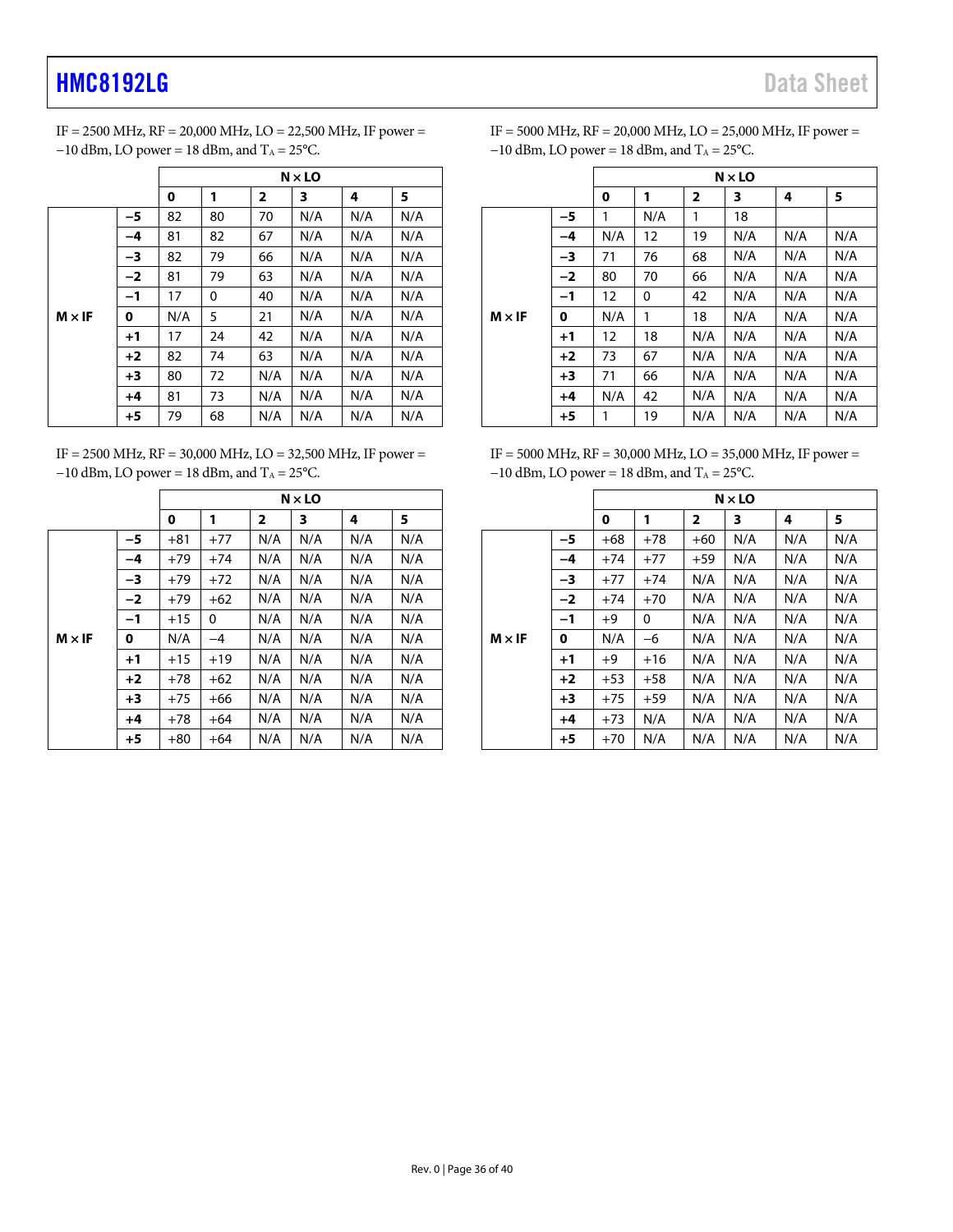### <span id="page-36-0"></span>THEORY OF OPERATION

The HMC8192LG is a passive, wideband, I/Q MMIC mixer that can be used either as an image rejection mixer for receiver operations or as a single-sideband upconverter for transmitter operations. With an RF and LO range of 20 GHz to 42 GHz and an IF bandwidth of dc to 5 GHz, the HMC8192LG is ideal for applications requiring a wide frequency range, excellent RF performance, and a simple design with fewer components and a small PCB footprint. A single HMC8192LG can replace multiple narrow-band mixers in a design.

The inherent I/Q architecture of the HMC8192LG offers excellent image rejection, eliminating the need for expensive filtering for unwanted sidebands. The double balanced architecture of the mixer also provides excellent LO to RF isolation and LO to IF isolation, and reduces the effect of LO leakage to ensure signal integrity.

Because the HMC8192LG is a passive mixer, the HMC8192LG does not require any dc power sources. The HMC8192LG offers a lower noise figure compared to an active mixer, ensuring superior dynamic range for high performance and precision applications.

The HMC8192LG is fabricated on a GaAs MESFET process and uses Analog Devices mixer cells and a 90° hybrid. The HMC8192LG is available in a compact, 4.00 mm  $\times$  4.00 mm, 25-terminal LGA\_CAV package and operates over a −40°C to +85°C temperature range. The evaluation board for the HMC8192LG, [EV1HMC8192LG,](http://www.analog.com/EVAL-HMC8192?doc=HMC8192LG.pdf) is also available on the Analog Devices website.

For both upconversion and downconversion, an external 90° hybrid is required. See th[e Applications Information](#page-37-0) section for details on interfacing with an external 90° hybrid.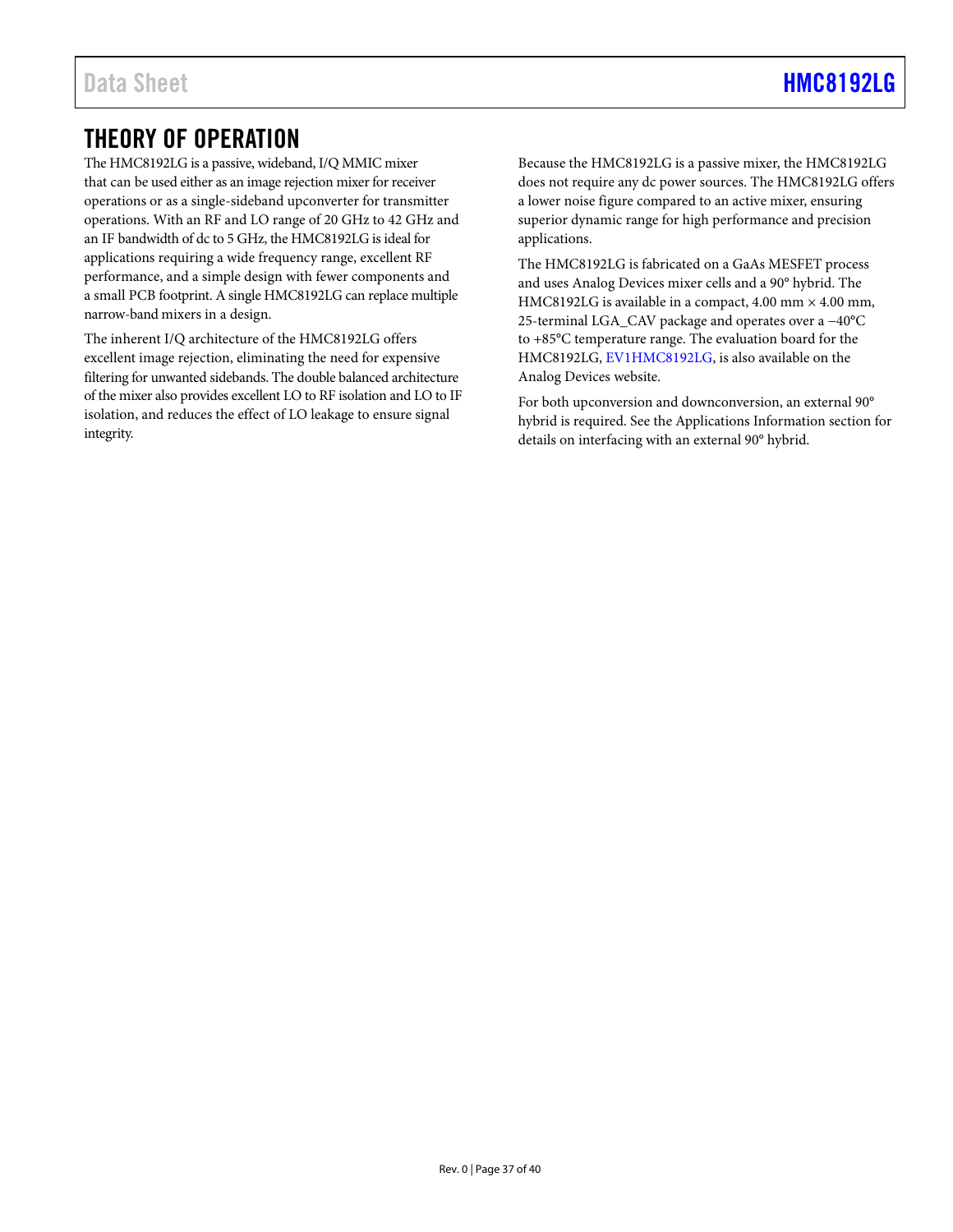## <span id="page-37-0"></span>APPLICATIONS INFORMATION

[Figure 121](#page-37-3) shows the typical application circuit for the HMC8192LG. To select the appropriate sideband, an external 90° hybrid is needed. For applications not requiring operation to dc, use an off-chip dc blocking capacitor. For applications that require the LO signal at the output to be suppressed, use a bias tee or RF feed as shown i[n Figure 121.](#page-37-3) Ensure that the source or sink current used for LO suppression is greater than 3 mA for each IFx port to prevent damage to the device. The common-mode voltage for each IFx port is 0 V.

To select the upper sideband when using the HMC8192LG as an upconverter, connect the IF1 pin to the 90° port of the hybrid and connect the IF2 pin to the 0° port of the hybrid. To select the lower sideband, connect the IF1 pin to the 0° port of the hybrid and the IF2 pin to the 90° port of the hybrid. The input is from the sum port of the hybrid, and the difference port is 50 Ω terminated.

To select the upper sideband (low-side LO) when using the HMC8192LG as a downconverter, connect the IF1 pin to the 0° port of the hybrid and connect the IF2 pin to the 90° port of the hybrid. To select the lower sideband (high-side LO), connect the IF1 pin to the 90° port of the hybrid and the IF2 pin to the 0° port of the hybrid. The output is from the sum port of the hybrid, and the difference port is 50  $Ω$  terminated.



### <span id="page-37-1"></span>**LAYOUT**

Solder the exposed pad on the underside of the HMC8192LG to a low thermal and electrical impedance ground plane. This pad is typically soldered to an exposed opening in the solder mask on the evaluation board. Connect these ground vias to all other ground layers on the evaluation board to maximize heat dissipation from the device package.

### <span id="page-37-2"></span>**EVALUATION BOARD INFORMATION**

The [EV1HMC8192LG](http://www.analog.com/EVAL-HMC8192?doc=HMC8192LG.pdf) evaluation board PCB used in the application must use RF circuit design techniques. Signal lines must have a 50  $\Omega$  impedance and connect the package ground leads and exposed pad directly to the ground plane, similar to the setup shown i[n Figure 123.](#page-37-4) Use a sufficient number of via holes to connect the top and bottom ground planes.



Figure 122. Evaluation Board Layout for the HMC8192LG



<span id="page-37-4"></span>Figure 12[3. EV1HMC8192LG E](http://www.analog.com/EVAL-HMC8192?doc=HMC8192LG.pdf)valuation Board PCB, Top Layer

15697-123

-1695

15697-121

<span id="page-37-3"></span>5697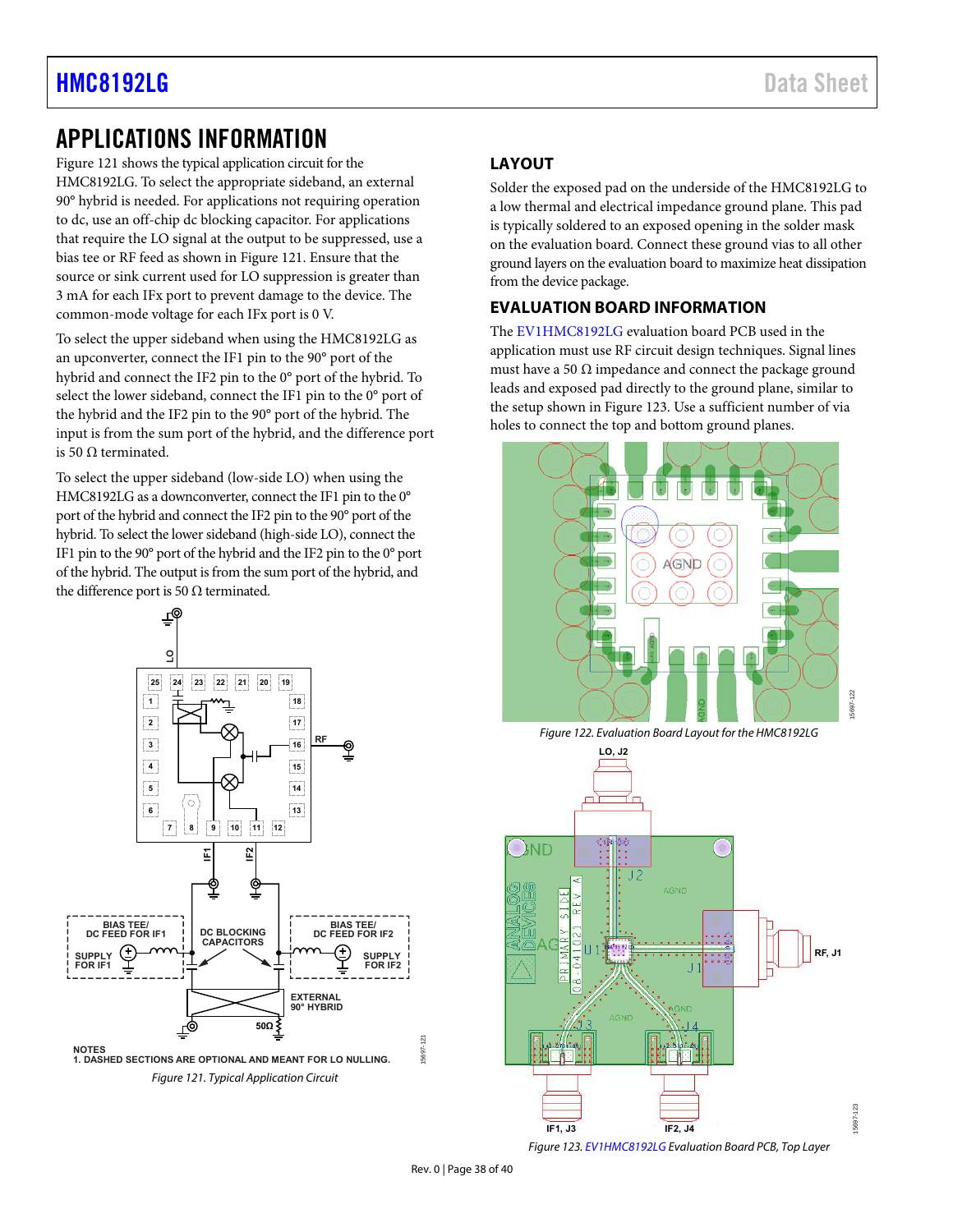#### **Table 6. Bill of Materials for the [EV1HMC8192LG1](http://www.analog.com/EVAL-HMC8192?doc=HMC8192LG.pdf) Evaluation Board PCB**

| Quantity | Reference<br><b>Designator</b> | <b>Description</b>                                  | Manufacturer             |
|----------|--------------------------------|-----------------------------------------------------|--------------------------|
|          | Not<br>applicable              | PCB,<br>EV1HMC8192LG <sup>2</sup>                   | Analog<br><b>Devices</b> |
|          | J1, J2                         | PCB connector,<br>end launch SMA<br>edge mount      | Southwest<br>Microwave   |
|          | J3, J4                         | PCB connector,<br>jack assembly, end<br>launch, SMA | <b>CINCH</b>             |
|          | U1                             | Device under test,<br><b>HMC8192LG</b>              | Analog<br><b>Devices</b> |

<sup>1</sup> Reference this number when ordering the evaluation board PCB. 2 Circuit board material: RO4350B™ laminates.

#### <span id="page-38-0"></span>**PERFORMANCE AT LOWER IF FREQUENCIES**

The HMC8192LG can operate at low IF frequencies approaching dc. [Figure 124 s](#page-38-2)hows the conversion gain and image rejection performance at lower IF frequencies for upconversion. Figure 125 shows the conversion gain and image rejection performance at lower IF frequencies for downconversion. This performance is typical and is not guaranteed.



<span id="page-38-2"></span>Figure 124. IF Bandwidth as Upconverter at Low IF Frequencies, LO = 25 GHz, 18 dBm, Upper Sideband



Figure 125. IF Bandwidth as Downconverter at Low IF Frequencies, LO = 25 GHz, 18 dBm, Upper Sideband

#### <span id="page-38-1"></span>**PERFORMANCE AT HIGHER IF FREQUENCIES**

[Figure 126](#page-38-3) an[d Figure 127 s](#page-38-4)how the IF performance above 5 GHz. The data fo[r Figure 126](#page-38-3) was taken as an upconverter configuration with a lower sideband at an LO frequency of 31 GHz and an LO power of 18 dBm. The data for [Figure 127](#page-38-4) was taken as a downconverter configuration with a lower sideband at an LO frequency of 31 GHz and an LO power of 18 dBm. This performance is typical and is not guaranteed.



<span id="page-38-3"></span>Figure 126. IF Bandwidth at IF Frequencies Above 5 GHz, Data Taken as Upconverter, Lower Sideband,  $LO = 31$  GHz at 18 dBm,  $T_A = 25^{\circ}C$ 



<span id="page-38-4"></span>Figure 127. IF Bandwidth at IF Frequencies Above 5 GHz, Data Taken as Downconverter, Lower Sideband (High-Side LO), LO = 31 GHz at 18 dBm,  $T_A = 25^{\circ}C$